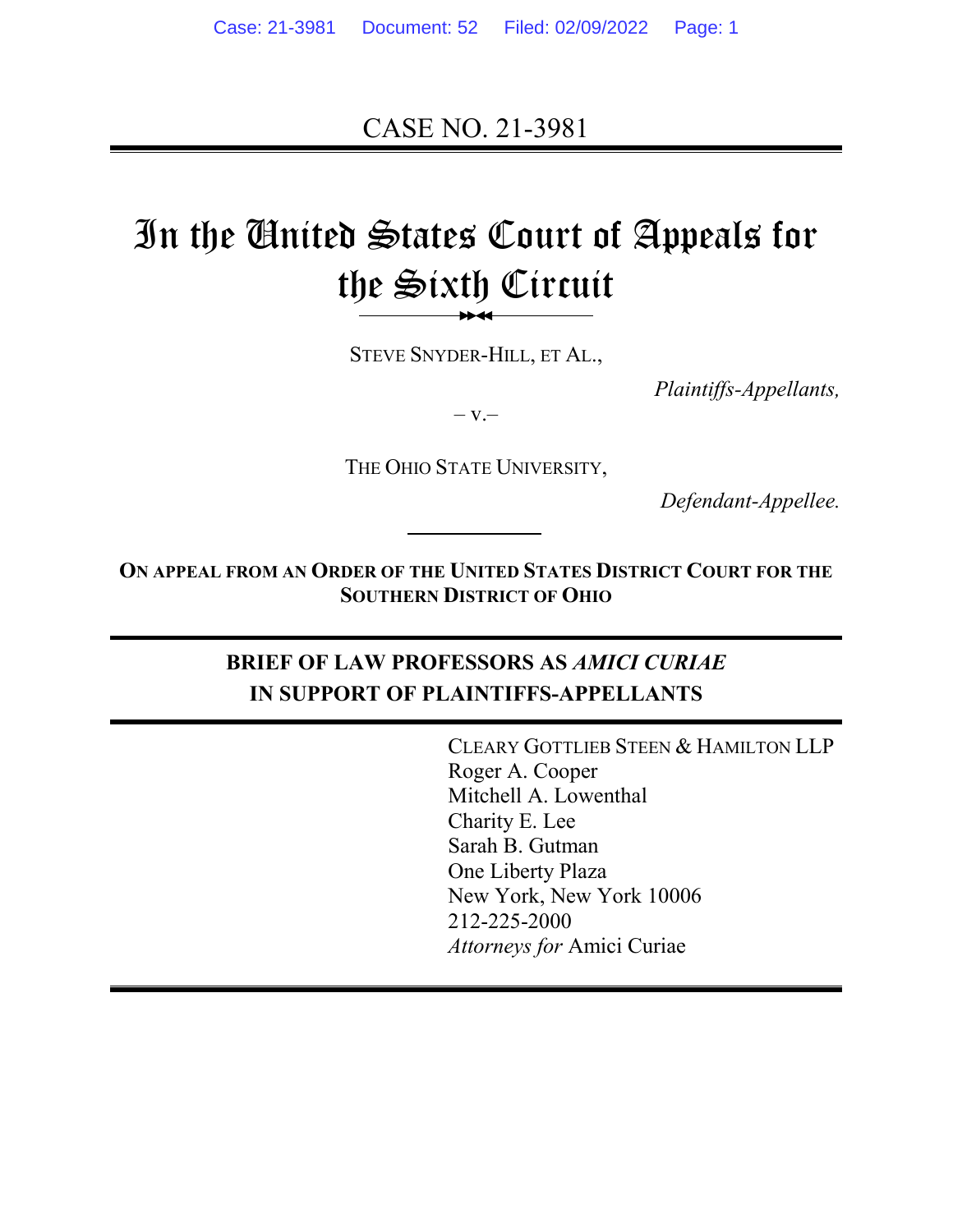### **STATEMENT PURSUANT TO FED. R. APP. P. 29(a)(4)(E)**

Pursuant to Federal Rule of Appellate Procedure 29(a)(4)(E), proposed *amici curiae* state as follows: no party's counsel authored this brief in whole or in part; no party or party's counsel contributed money that was intended to fund preparation or submission of the brief; and no person other than counsel for proposed *amici curiae* contributed money that was intended to fund preparation or submission of the brief.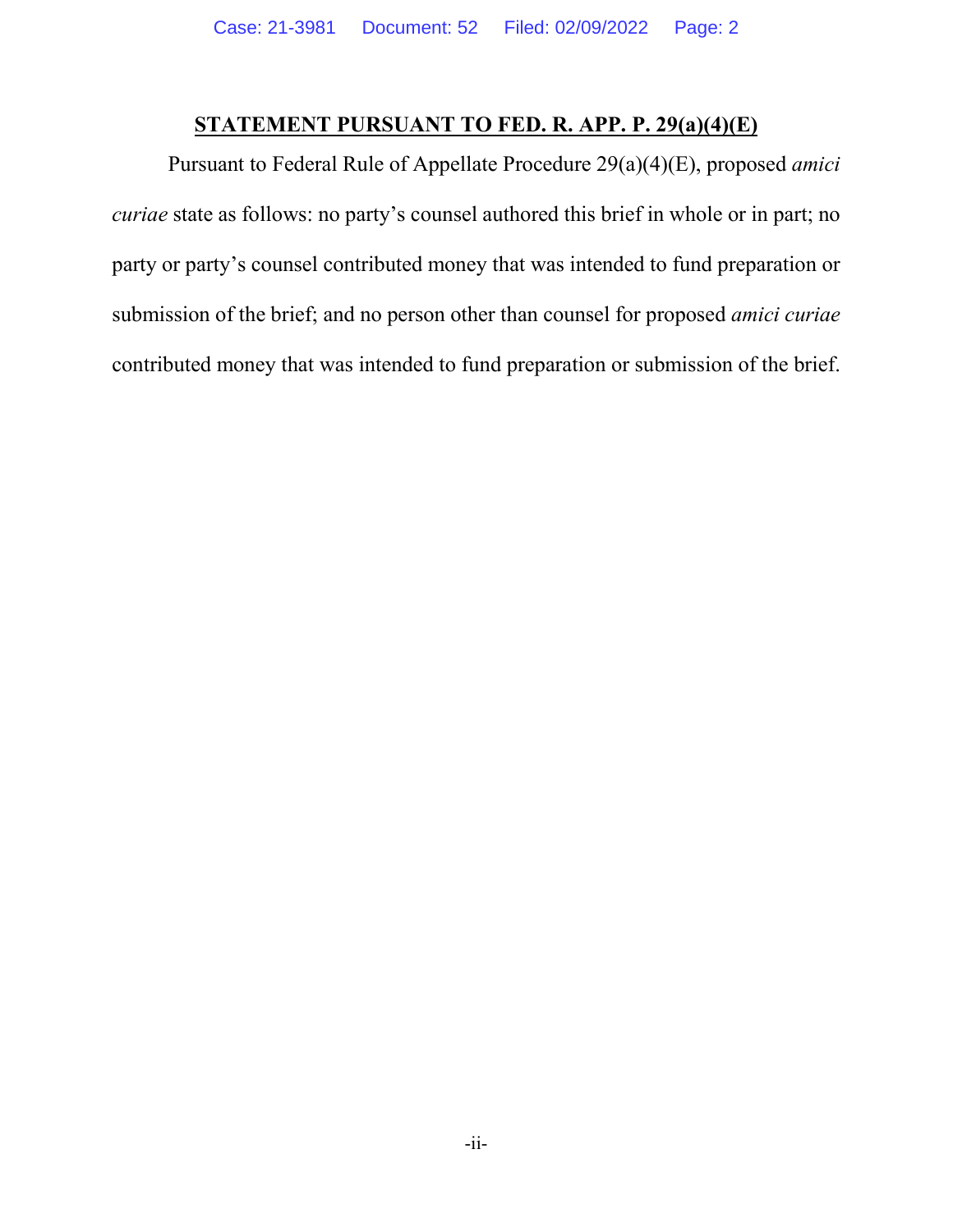# **TABLE OF CONTENTS**

# **Page**

|                                                                                                                                                               | V              |
|---------------------------------------------------------------------------------------------------------------------------------------------------------------|----------------|
|                                                                                                                                                               | $\mathbf{1}$   |
|                                                                                                                                                               | $\overline{2}$ |
|                                                                                                                                                               | 5              |
| Ι.                                                                                                                                                            | 5              |
| II.                                                                                                                                                           | 8              |
| III. PLAINTIFFS TIMELY FILED THEIR FEDERAL                                                                                                                    | 12             |
|                                                                                                                                                               | 12             |
| B. Under the Federal Discovery Rule, a Limitations<br>Clock Does Not Start Until a Plaintiff Knows or<br>Should Have Known Both His Injury and that the       | 14             |
| The Court Below Wrongly Cast Doubt on the<br>C.                                                                                                               | 16             |
| D. Properly Applying the Discovery Rule, Plaintiffs'                                                                                                          | 19             |
| Until 2018, Plaintiffs allege that virtually none<br>$\mathbf{i}$ .<br>of them knew, or could have known, that                                                | 20             |
| Until 2018, Plaintiffs allege that none of them<br>$\overline{11}$ .<br>knew, or could have known, that OSU was<br>aware of, and deliberately indifferent to, | 22             |
| iii. Properly applying the discovery Rule,                                                                                                                    | 25             |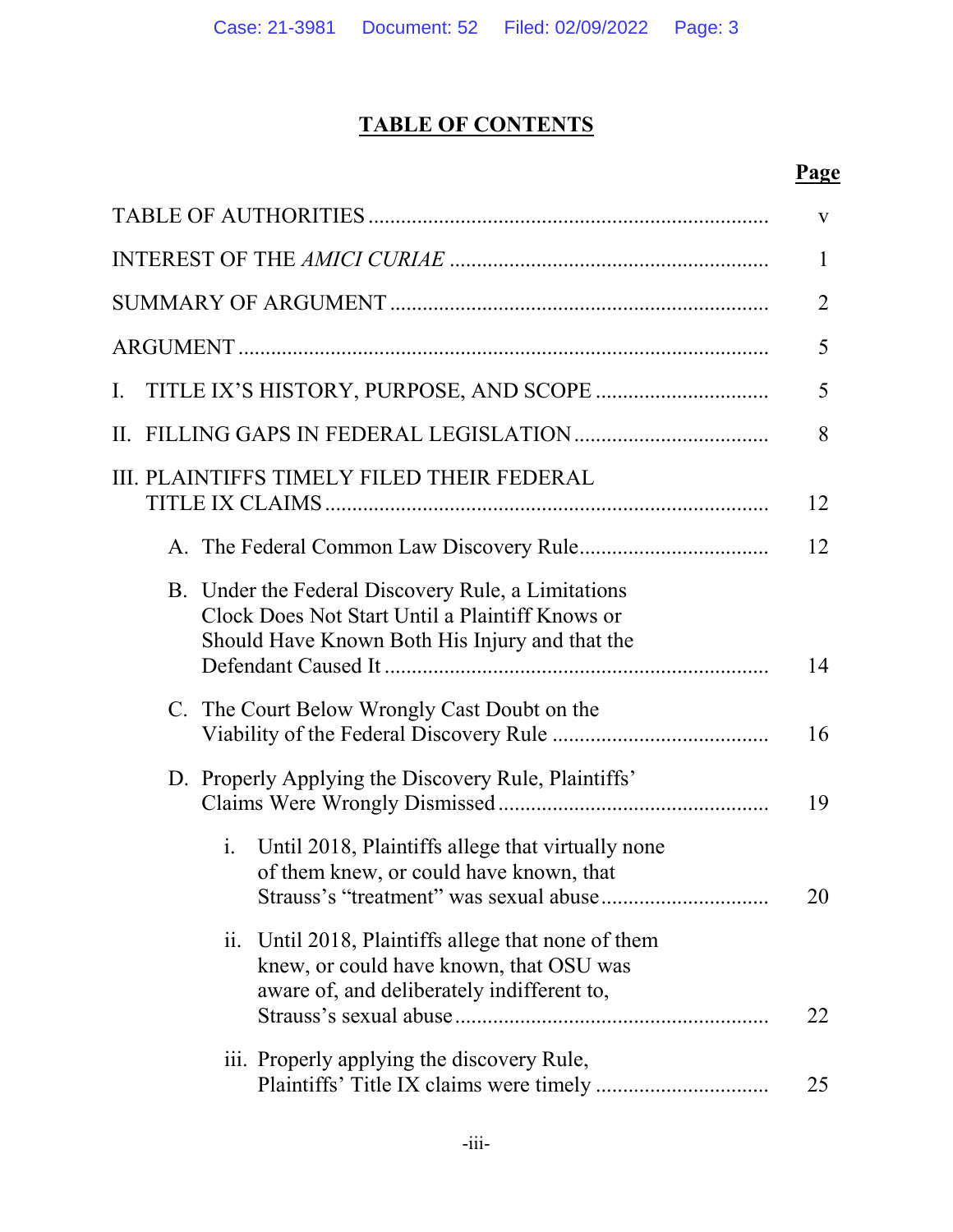|                               | Page |
|-------------------------------|------|
|                               |      |
| CERTIFICATE OF COMPLIANCE     |      |
| <b>CERTIFICATE OF SERVICE</b> |      |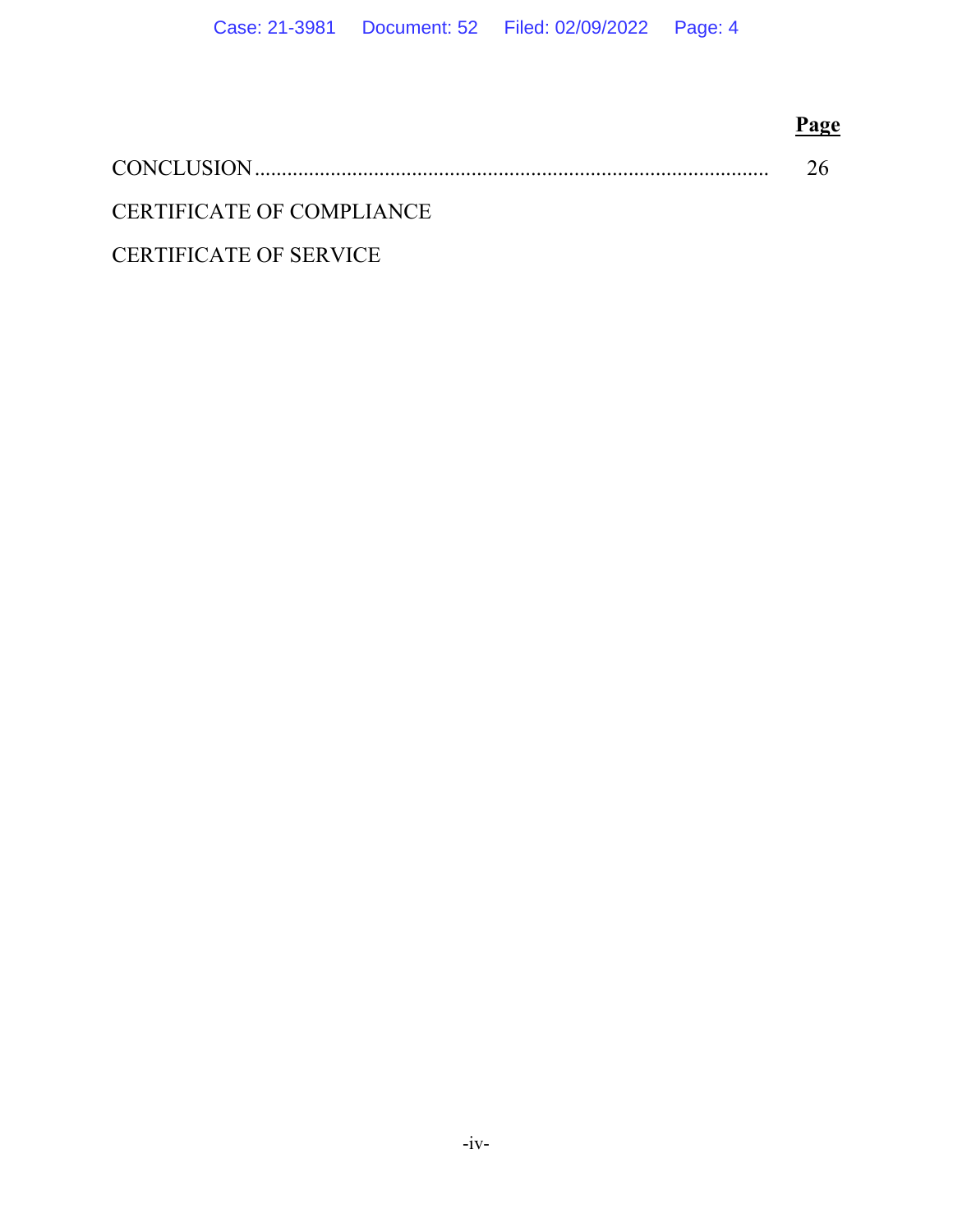# **TABLE OF AUTHORITIES**

# $Page(s)$

# **Rules and Statutes**

|                                                                    | 17     |
|--------------------------------------------------------------------|--------|
|                                                                    | 5      |
|                                                                    |        |
|                                                                    | 8      |
|                                                                    |        |
|                                                                    | 17     |
| <b>Cases</b>                                                       |        |
| A.Q.C. ex rel. Castillo v. United States,                          | 15     |
| Amburgey v. United States,                                         | 14, 24 |
| Ashcroft v. Iqbal,                                                 | 22     |
| Battle v. Ledford,                                                 | 9      |
| Bishop v. Child.'s Ctr. for Developmental Enrichment,              | 12, 14 |
| Bd. of Comm'rs v. United States,                                   | 8      |
| Bose v. Bea,                                                       |        |
| 947 F.3d 983 (6th Cir. 2020), cert. denied, 141 S. Ct. 1051 (2021) | 6      |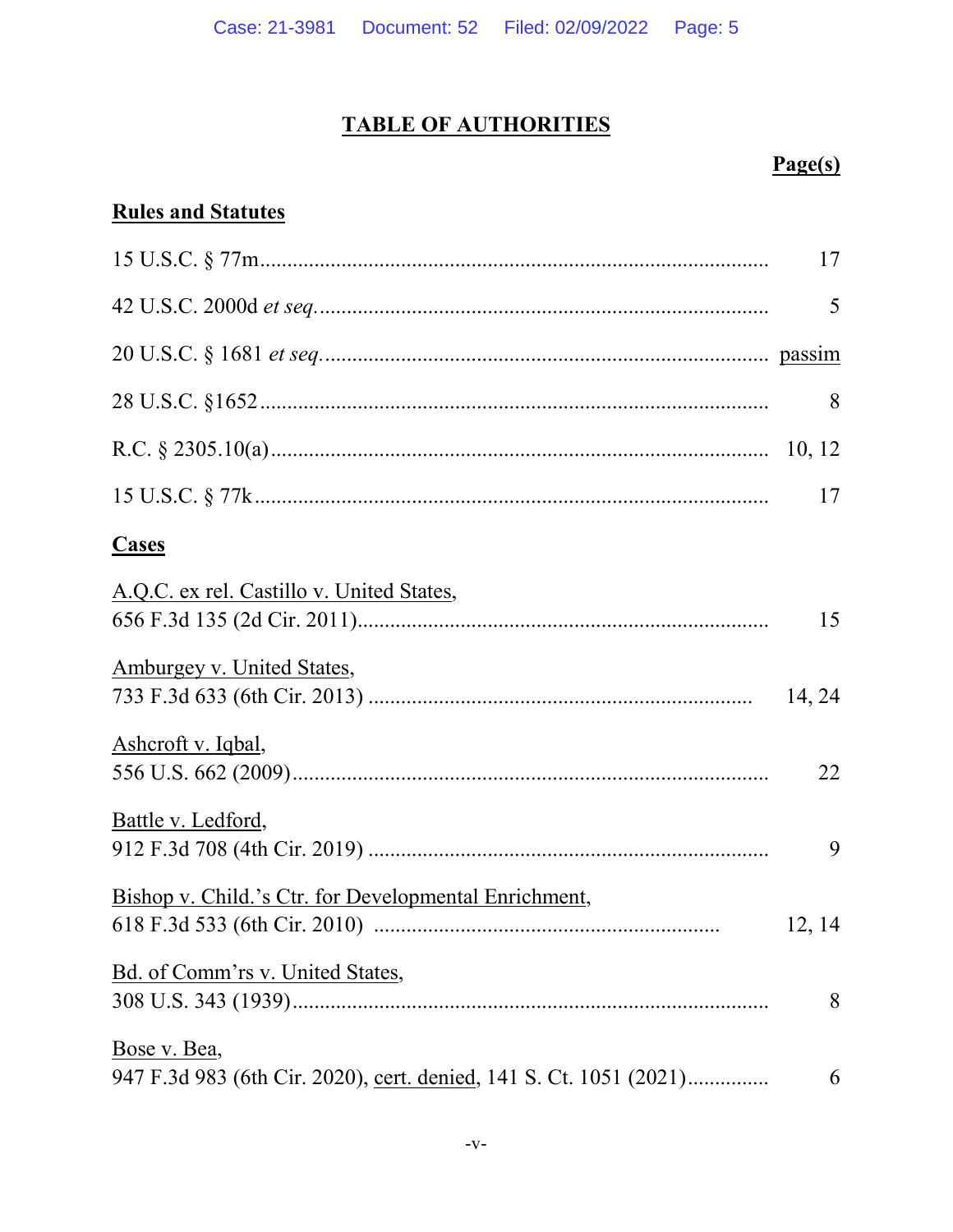| Cal. Pub. Emps.' Ret. Sys. v. ANZ Secs., Inc., |         |
|------------------------------------------------|---------|
|                                                | 17      |
| Campbell v. City of Haverhill,                 |         |
|                                                | 8       |
| Campbell v. Grand Trunk W. R.R. Co.,           |         |
|                                                | 25      |
| Cannon v. Univ. of Chicago,                    |         |
|                                                | 5       |
| Cataldo v. U.S. Steel Corp.,                   |         |
|                                                | 25      |
| City of Aurora, Colo. v. Bechtel Corp.,        |         |
|                                                | 14      |
| CTS Corp. v. Waldburger,                       |         |
|                                                | 16, 17  |
| Dibrell v. City of Knoxville,                  |         |
|                                                |         |
| Doe v. Claiborne Cnty., Tenn. By & Through     |         |
| Claiborne Cnty. Bd. of Educ.,                  |         |
|                                                | 6       |
| Doe v. Univ. of Ky.,                           |         |
|                                                | $5 - 6$ |
| Donovan v. Square D Co.,                       |         |
|                                                | 9       |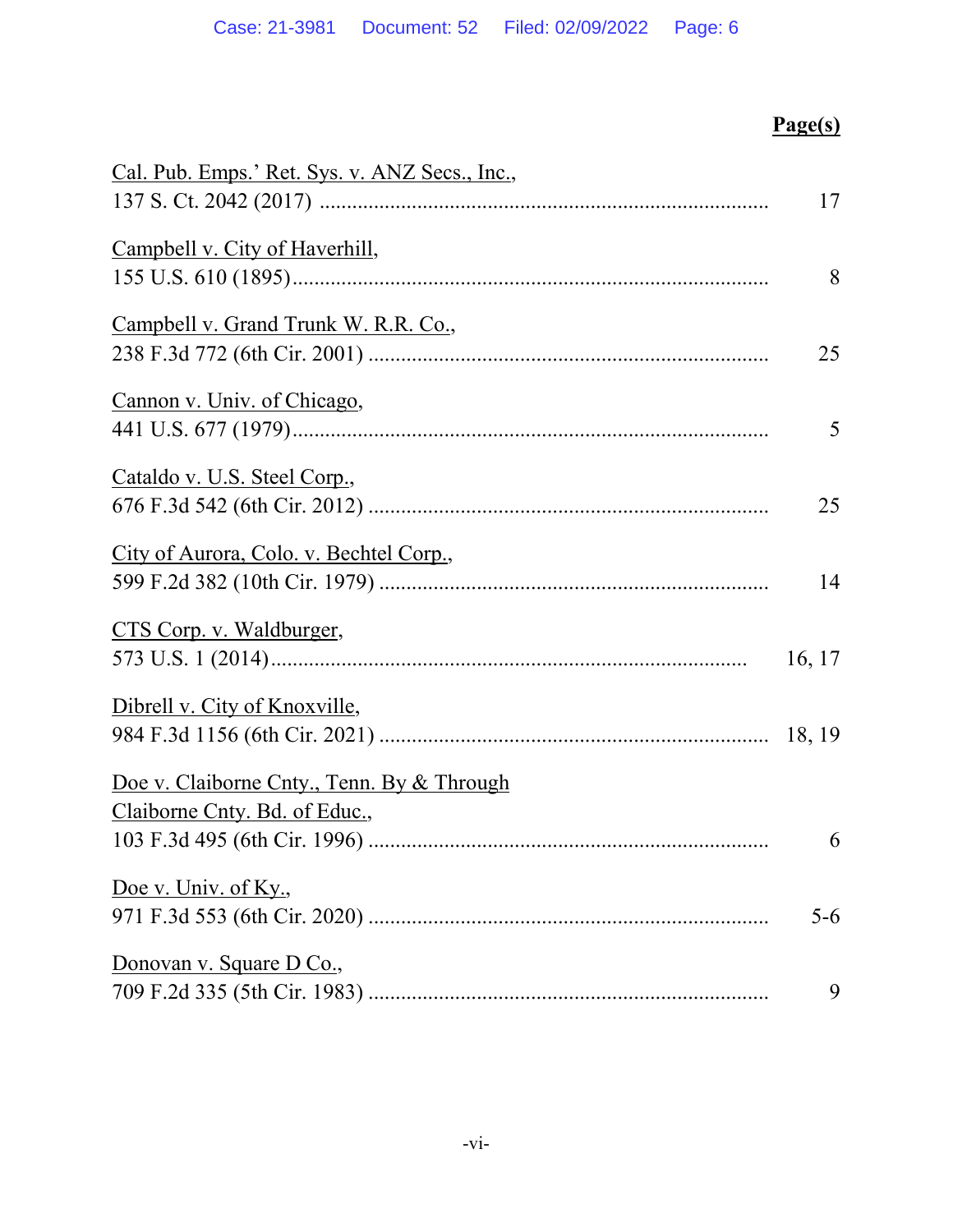| Felder v. Casey,                                |       |
|-------------------------------------------------|-------|
|                                                 | 9     |
| Foster v. Bd. of Regents of Univ. of Mich.,     |       |
|                                                 | 7     |
| Franklin v. Gwinnett Cnty. Pub. Schs.,          |       |
|                                                 | 5     |
| Garrett v. The Ohio State Univ.,                |       |
| No. 2:18-cv-00692-MHW-EPD                       |       |
|                                                 |       |
| Gebser v. Lago Vista Indep. Sch. Dist.,         |       |
|                                                 | 6, 15 |
| Holmberg v. Armbrecht,                          |       |
|                                                 | 8     |
| Inge v. Rock Fin. Corp.,                        |       |
|                                                 | 22    |
| Jackson v. Birmingham Bd. of Educ.,             |       |
|                                                 | 6     |
| Karasek v. Regents of Univ. of Cal.,            |       |
|                                                 | 18    |
| Klemencic v. Ohio State Univ.,                  |       |
|                                                 | 7     |
| Kollaritsch v. Mich. State Univ. Bd. of Trs.,   |       |
|                                                 | 7     |
| Laborers' Loc. 265 Pension Fund v. iShares Tr., |       |
|                                                 | 24-25 |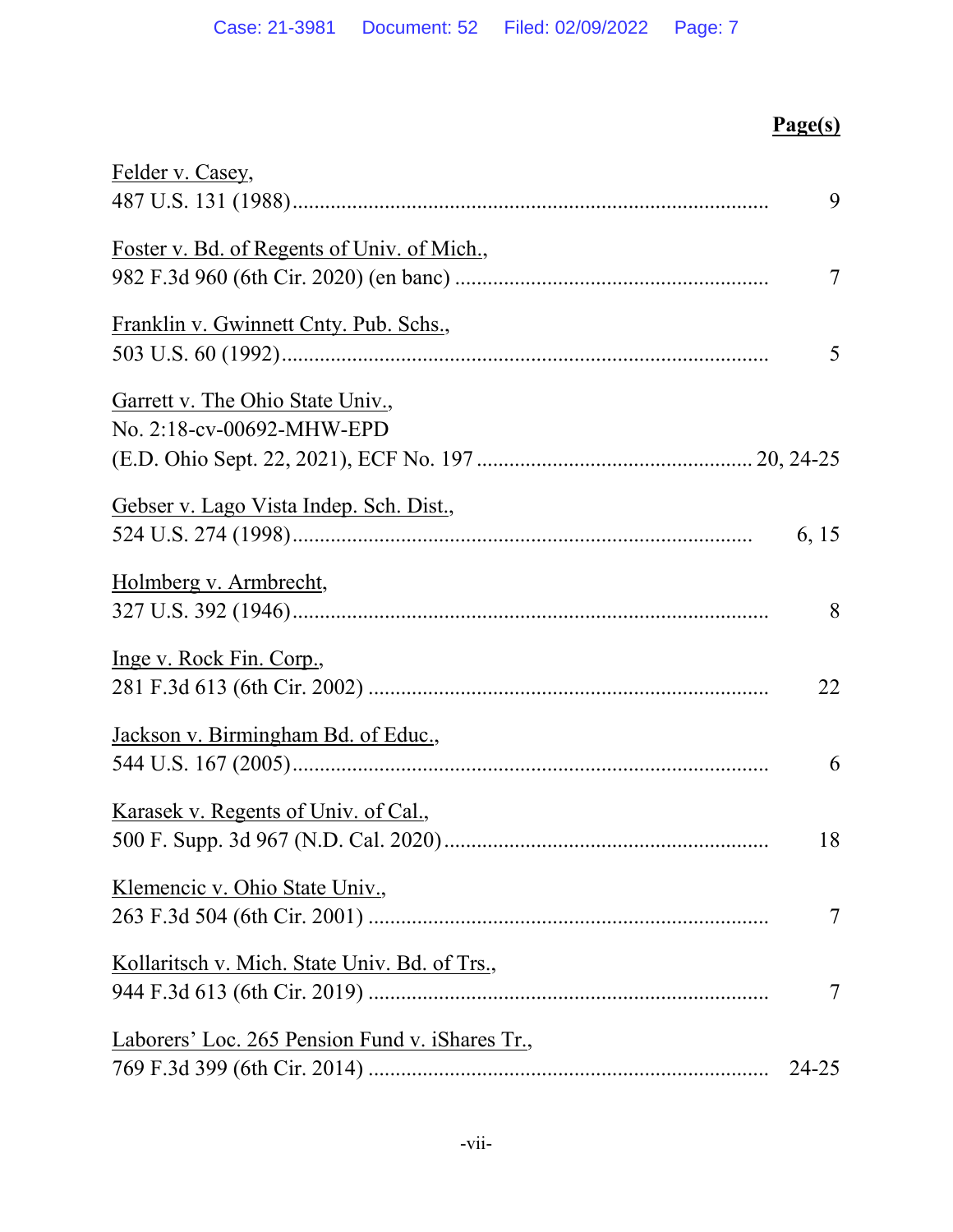| Lillard v. Shelby Cnty. Bd. of Educ.,                      |       |
|------------------------------------------------------------|-------|
|                                                            | 12    |
| Lutz v. Chesapeake Appalachia, L.L.C.,                     |       |
|                                                            | 24    |
| M'Cluny v. Silliman,                                       |       |
|                                                            | 8     |
| Monell v. Dep't of Soc. Servs. of City of N.Y.,            |       |
|                                                            | 3, 19 |
| N. Star Steel Co. v. Thomas,                               |       |
|                                                            | 8     |
| Norgard v. Brush Wellman, Inc.,                            |       |
|                                                            | 13    |
| Occidental Life Ins. Co. v. Equal Emp. Opportunity Comm'n, |       |
|                                                            | 9     |
| Oliver v. Kaiser Cmty. Health Found.,                      |       |
|                                                            | 14    |
| Ouellette v. Beaupre,                                      |       |
|                                                            |       |
| Piotrowski v. City of Houston,                             |       |
|                                                            | 14    |
| Reed v. United Transp. Union,                              |       |
|                                                            | 8, 9  |
| Rotella v. Wood,                                           |       |
|                                                            | 12    |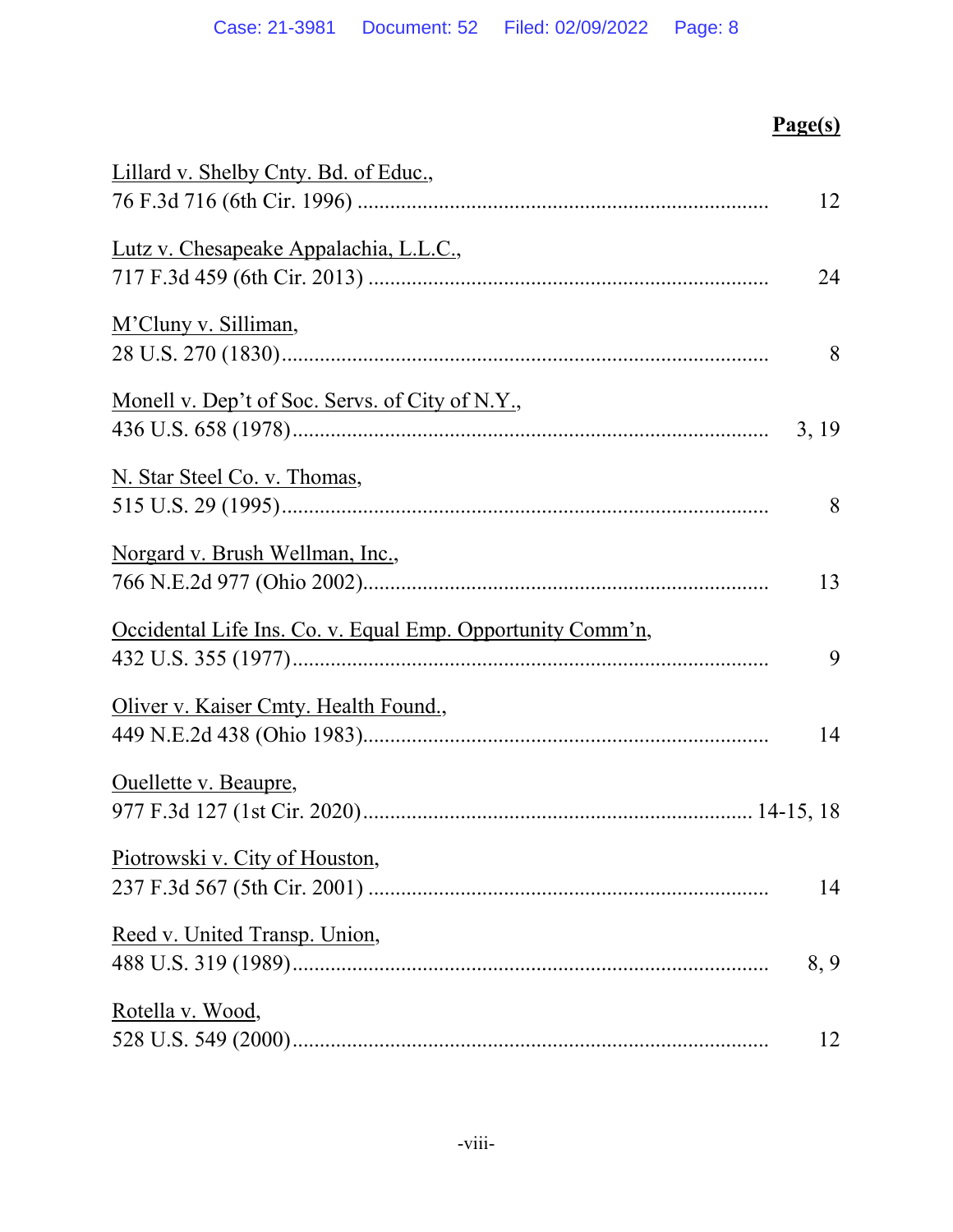| Rotkiske v. Klemm,                                                        |    |
|---------------------------------------------------------------------------|----|
|                                                                           |    |
| Schmitz v. Nat'l Collegiate Athletic Ass'n,                               |    |
|                                                                           |    |
| Soper v. Hoben,                                                           |    |
|                                                                           | 6  |
| Urie v. Thompson,                                                         |    |
|                                                                           | 13 |
| Wallace v. Kato,                                                          |    |
|                                                                           | 12 |
| Wilson v Garcia,                                                          |    |
|                                                                           | 8  |
| <b>Other Authorities</b>                                                  |    |
| 4 Charles Alan Wright & Arthur R. Miller,                                 |    |
|                                                                           | 17 |
| M. Lowenthal, et al., Special Project, Time Bars in Specialized           |    |
| Federal Common Law: Federal Rights of Action and State                    |    |
| Statutes of Limitations, 65 CORNELL L. REV. 1011, 1024-38 (1980) 8, 9, 13 |    |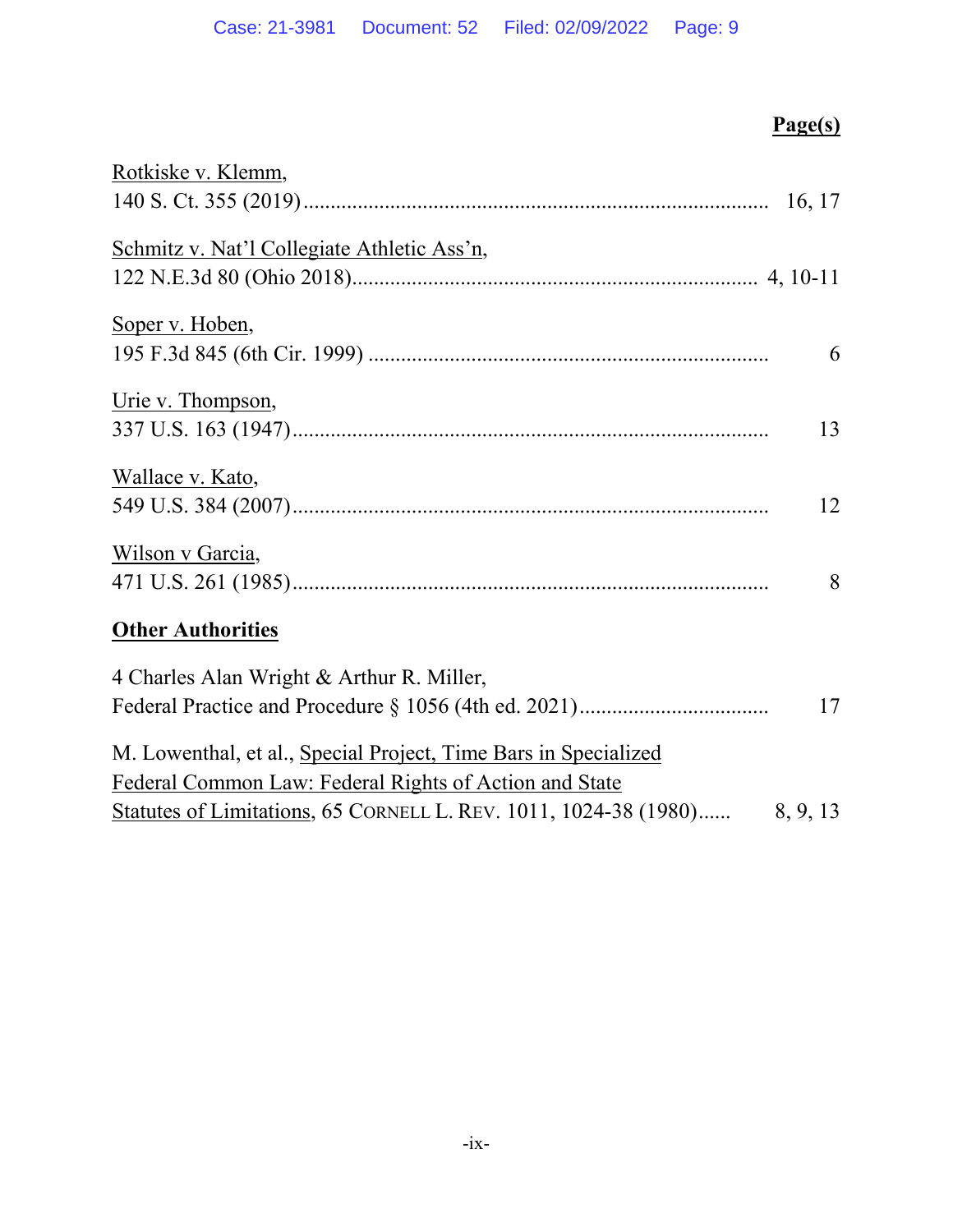#### **INTEREST OF THE** *AMICI CURIAE*

*Amici curiae* are seventeen law professors: Pamela Bookman (Fordham), Guy Uriel Charles (Harvard), Kevin M. Clermont (Cornell), Brooke Coleman (Seattle), Robin Effron (Brooklyn), Helen Hershkoff (NYU), William H. J. Hubbard (Chicago), Tom Mayo (SMU), Arthur R. Miller (NYU), Portia Pedro (BU), Cassandra Burke Robertson (Case Western), Elizabeth M. Schneider (Brooklyn), Michael E. Solimine (Cincinnati), Adam N. Steinman (Alabama), Elizabeth G. Thornburg (SMU), Charles E. Wilson (OSU), and Adam Zimmerman (Loyola).<sup>1</sup> They, collectively, research, write and teach about civil procedure, federal courts, and complex litigation.

*Amici* believe their understanding of this area of law can assist this Court in considering the issues presented on this appeal. First, as law professors, *amici* have an interest in civil procedure law, and a particular interest in the proper and consistent application of civil procedure principles by federal courts. Second, as educators, *amici* have a strong interest in educational environments free from harassment and sexual violence; they therefore have a strong interest in the proper application of Title IX and the full enforcement of its private right of action.

 $\overline{a}$ 

<sup>1</sup> *Amici*'s biographies are included in the accompanying motion for leave; institution names are provided for purposes of identification only. The views expressed in this brief do not reflect the views of the institutions with which *amici* are affiliated.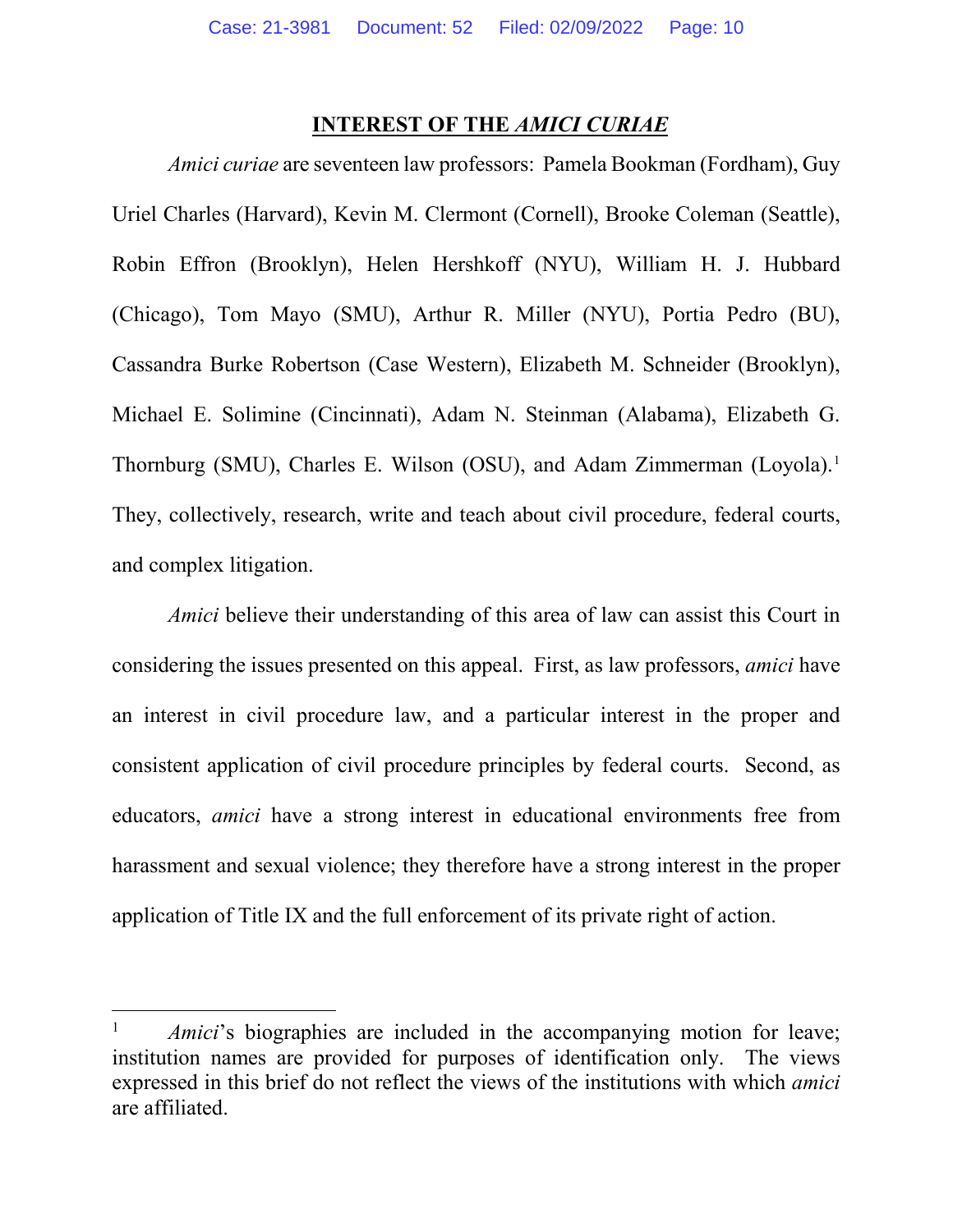#### **SUMMARY OF ARGUMENT**

Title IX is a remedial civil rights provision enacted to combat sex discrimination, including sexual abuse, in education programs or activities that receive federal financial assistance. A Title IX claim can only be asserted against an education institution, not individuals, and because there is no *respondeat superior* liability under Title IX, merely employing a sexual predator does not give rise to a Title IX claim.

Because Title IX contains no congressionally enacted limitations period, federal courts must use federal common law to fill that void, generally by borrowing a state time period. They do so as a matter of judicial discretion guided by welldeveloped principles, among them that such interstices cannot be filled with law that frustrates or interferes with the federal right. Consistent with that practice, in this Circuit, Ohio-based Title IX claims are governed by the two-year limitations period applicable to claims for bodily injuries.

The crux of this appeal concerns when that two-year period starts to run. Even when borrowing a state time period to fill a limitations gap, federal courts employ a federal common law accrual rule. For federal claims, like Title IX, where essential facts may be unknown to the plaintiff, the federal discovery rule provides that the limitations period does not begin running until the plaintiff knows or, by the exercise of reasonable diligence should have known, that he had been injured by the *conduct*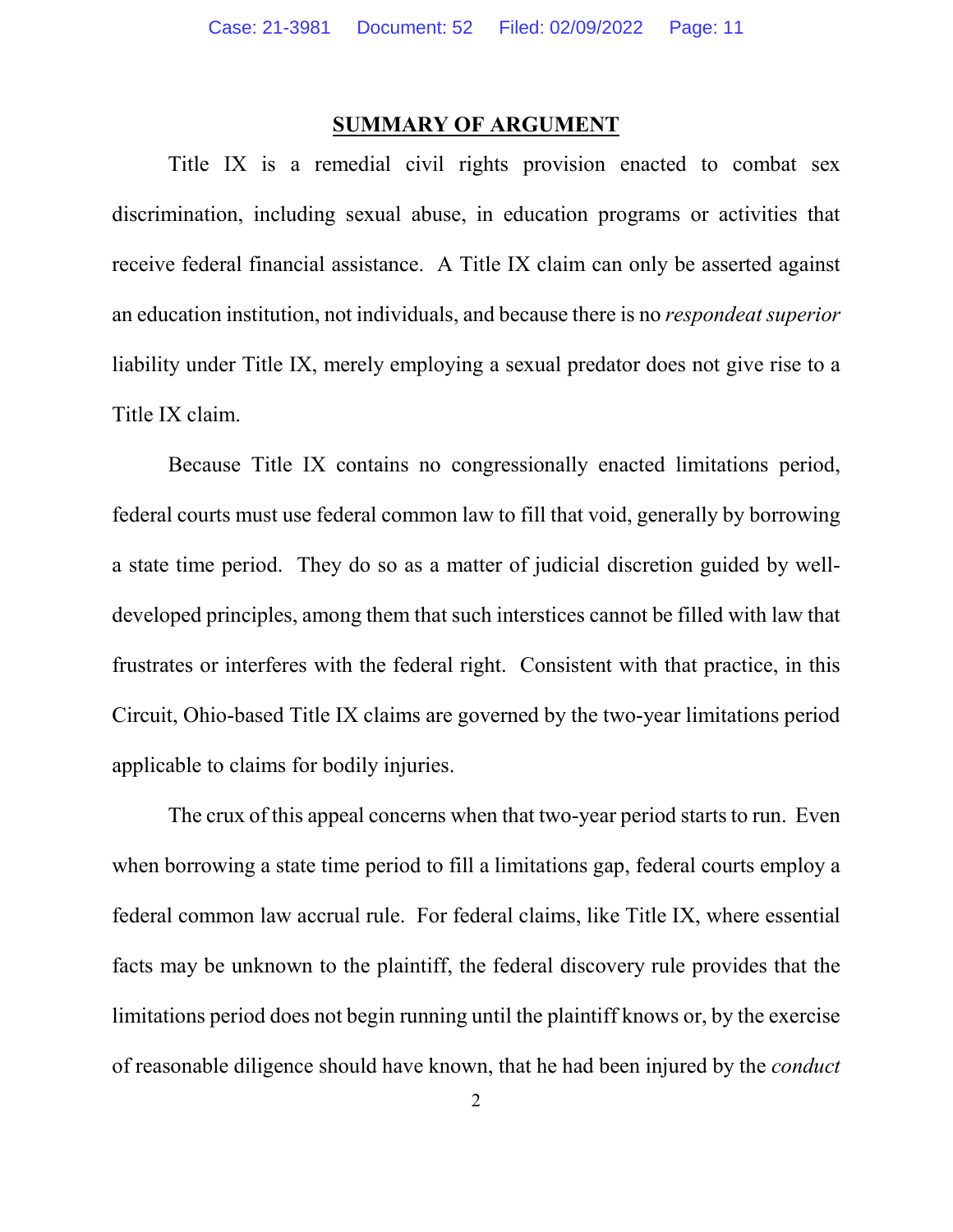*of the defendant*. For a Title IX claim, the relevant "conduct of the defendant" is not the physical injury visited on the plaintiff by the sexual abuser. Rather, the "conduct of" an institution that creates a Title IX claim is (a) actual knowledge of abuse and (b) deliberate indifference to it. Until both of these requirements are met, a Title IX claim does not arise. Similarly, a claim under 42 U.S.C. § 1983 does not arise against a municipality simply because an employee allegedly violates the plaintiff's civil rights; instead, to assert a § 1983 claim against a municipality, the plaintiff must plead (and ultimately prove) the facts required by Monell v. Department of Social Services of the City of New York, 436 U.S. 658 (1978). For both Title IX and § 1983, merely pleading that an institution employs a sexual abuser fails to state a claim against the employer.

The court below misapplied the applicable federal common law accrual rule. Instead, it both divorced the Ohio time period it borrowed from its context and misapplied the generally applicable federal common law discovery rule to produce a result that renders illusory Title IX claims by wrongly reaching a factual finding at the pleadings stage that, despite the complaint's allegations to the contrary, every plaintiff knew that Dr. Strauss's medical treatment was in fact sexual abuse and that their knowledge that Strauss was employed by the university alone meant they knew, or should have known, that the university was both aware of his sexual abuse and deliberately indifferent to it.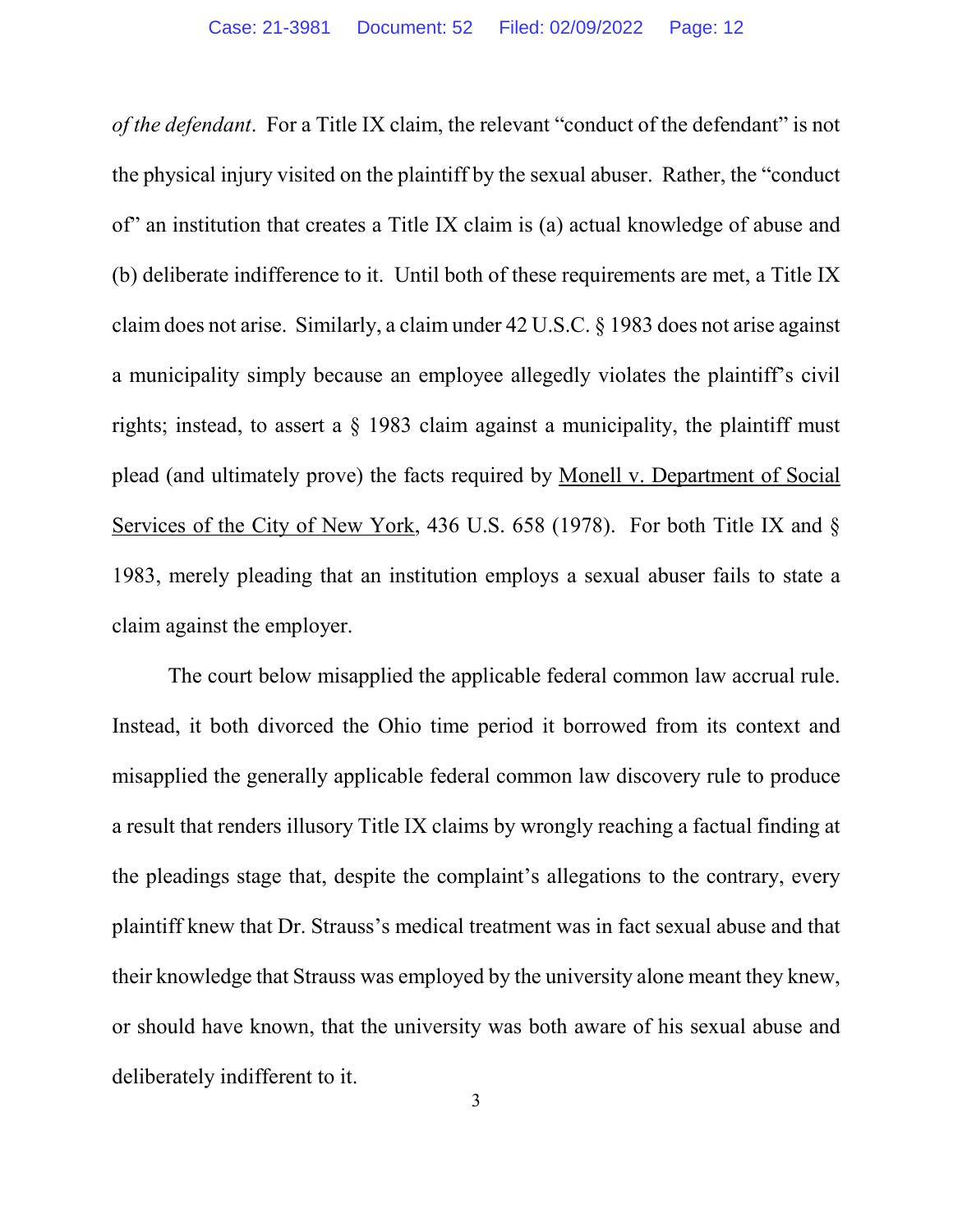Ironically, if this case could have been brought in Ohio state courts, they would likely refuse to apply the rule the court below embraced in light of Schmitz v. National Collegiate Athletic Association, 122 N.E.3d 80 (Ohio 2018). There, consistent with the federal common law discovery rule, the Ohio Supreme Court held that the "[d] iscovery of physical injury alone is insufficient to start the [twoyear bodily injury limitations period from] running if at that time there is no indication of tortious conduct [of the defendant] giving rise to a legal claim." Schmitz, 122 N.E.3d at 87 (citation omitted). The effect of the rule adopted below, Schmitz held, would "provide[] the plaintiff with only an illusory opportunity to litigate his or her claim." Id. at 86 (quoting Liddell v. SCA Servs. of Ohio, Inc., 635 N.E.2d 1233, 1239 (Ohio 1994)).

This Court should reverse the ruling below. The complaint ("SAC") alleged that none of the plaintiffs knew, or with the exercise of diligence could have known, sufficient facts to plead a Title IX claim against the defendant ("OSU") until 2018, when an extensive investigation into Dr. Strauss was launched in the wake of press stories about another physician's abuse of athletes at another university, ultimately revealing that OSU had actual knowledge of Strauss's abuse and was deliberately indifferent to it. A proper application of the applicable federal discovery rule required denying OSU's Rule 12(b)(6) motion; whether the SAC's lack of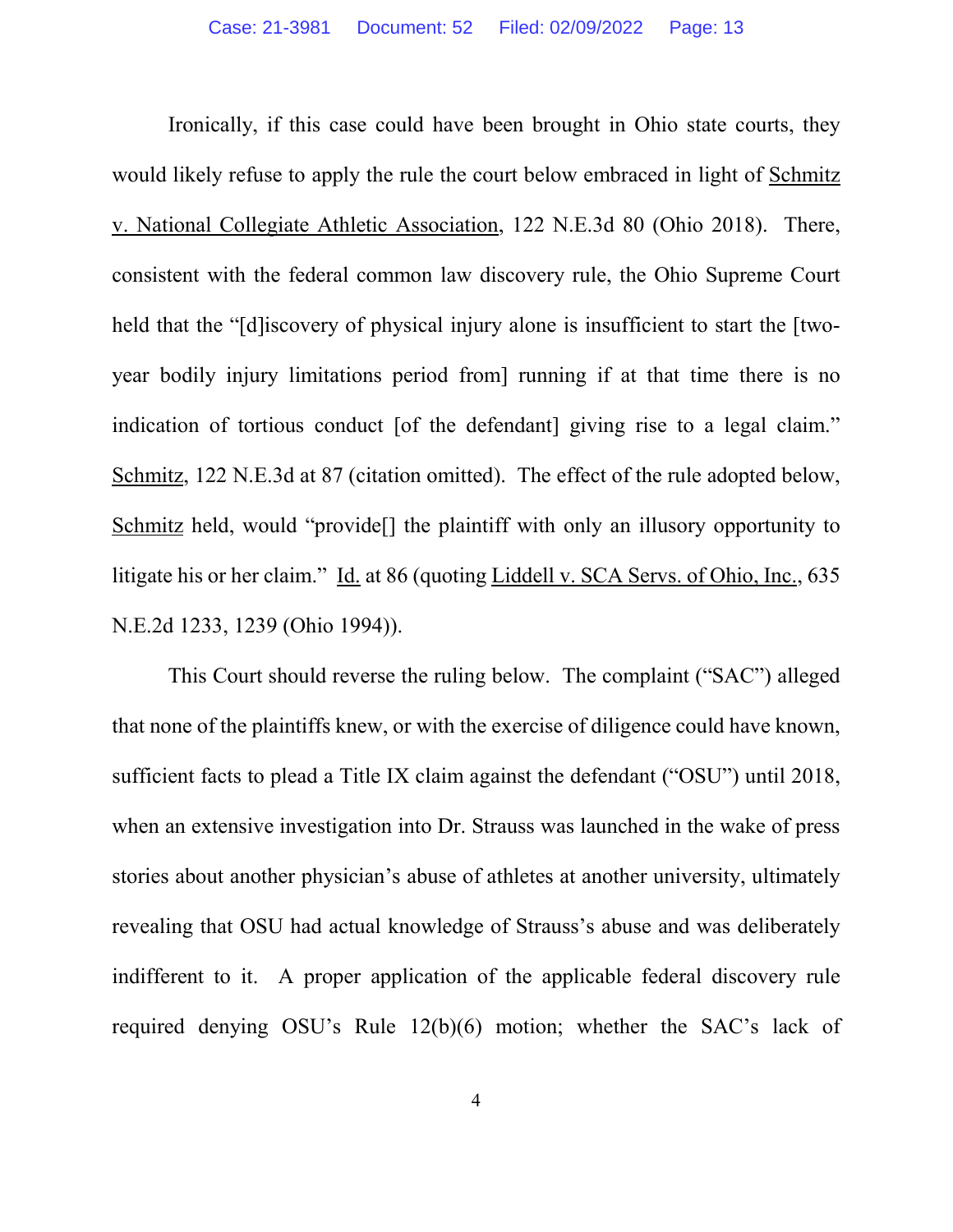knowledge allegations will be persuasive after discovery is something to be tested at summary judgment or trial.

#### **ARGUMENT**

#### I. Title IX's History, Purpose, and Scope

Title IX of the 1972 Education Amendments to the Civil Rights Act, 20 U.S.C. § 1681 *et seq.*, prohibits sex discrimination, including sexual abuse, in education programs or activities that receive federal financial assistance. "[L]ike its model," Title VI of the Civil Rights Act of 1964, Title IX was enacted "to accomplish two related, but nevertheless somewhat different, objectives. First, Congress wanted to avoid the use of federal resources to support discriminatory practices; second, it wanted to provide individual citizens effective protection against those practices." Cannon v. Univ. of Chicago, 441 U.S. 677, 704 (1979). Although neither statute explicitly authorizes a private remedy, Cannon held there was an implied private cause of action under Title IX. See id. at 717. Further, ten years after Cannon, Congress implicitly affirmed a private right of action under Title IX when it passed the Civil Rights Restoration Act of 1987 to broaden the definition of the "program or activity" language in Title IX to cover all operations of an entity receiving federal financial assistance. Franklin v. Gwinnett Cnty. Pub. Schs., 503 U.S. 60, 73 (1992).

Title IX is meant to "provide[] relief broadly to those who face discrimination on the basis of sex in the American education system," Doe v. Univ. of Ky., 971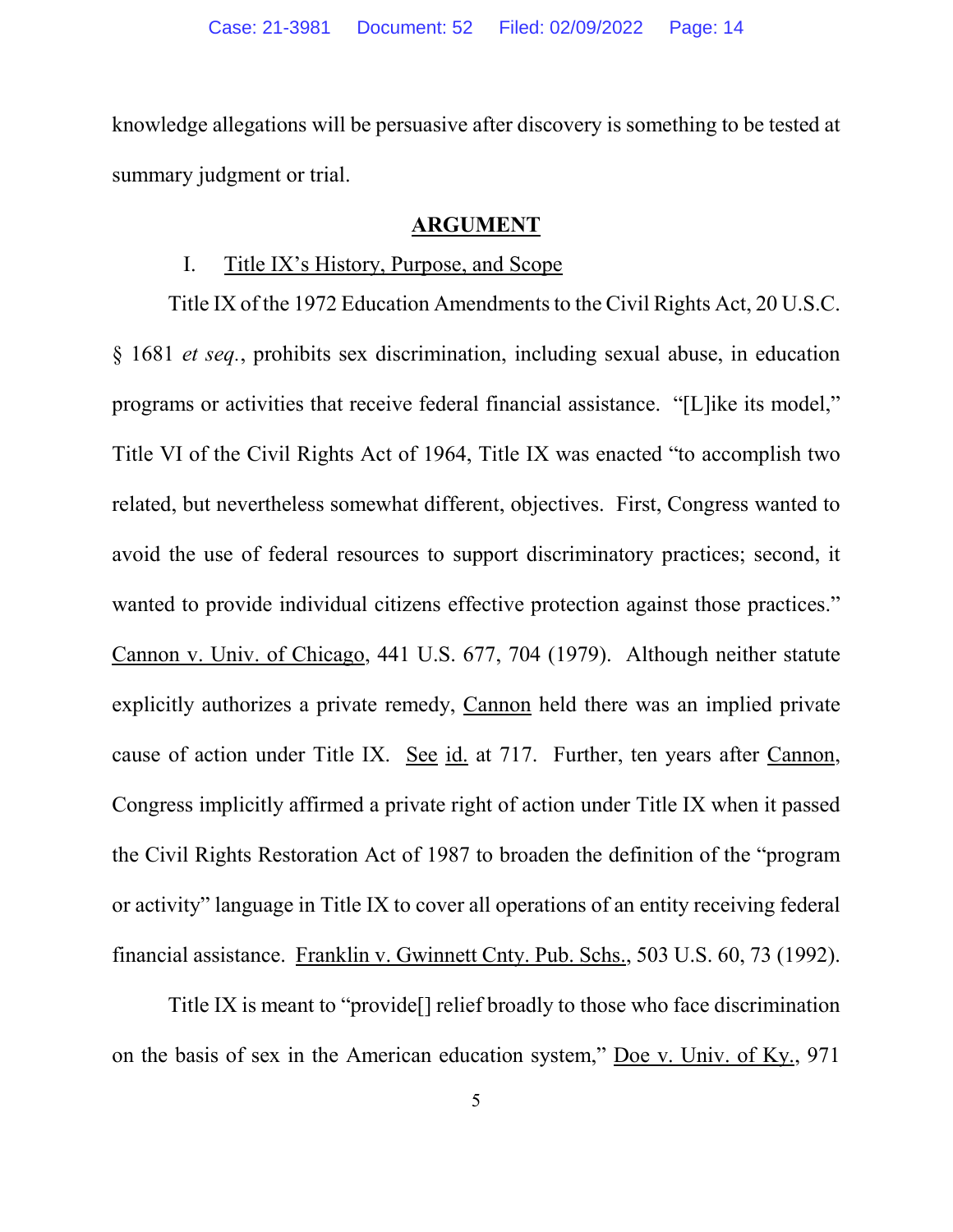F.3d 553, 557 (6th Cir. 2020) (citations omitted), and is to be read expansively: "Title IX's application should be accorded 'a sweep as broad as its language.'" Doe v. Claiborne Cnty., Tenn. By & Through Claiborne Cnty. Bd. of Educ., 103 F.3d 495, 513-14 (6th Cir. 1996) (citation omitted); see also Jackson v. Birmingham Bd. of Educ., 544 U.S. 167, 175 (2005) ("'Discrimination' is a term that covers a wide range of intentional unequal treatment; by using such a broad term, Congress gave the statute a broad reach.") (citation omitted).

Unlike claims brought under 42 U.S.C. § 1983, Title IX claims can only be brought against institutions. "Title IX does not provide for individual liability; only 'a recipient of federal funds may be liable in damages under Title IX' and '*only for its own misconduct*.'" Bose v. Bea, 947 F.3d 983, 988 (6th Cir. 2020), cert. denied, 141 S. Ct. 1051 (2021) (emphasis added) (quoting Davis v. Monroe Cnty. Bd. of Educ., 526 U.S. 629, 640 (1999). See also Soper v. Hoben, 195 F.3d 845, 854 (6th Cir. 1999).

An institution has no Title IX liability merely because it employs an abuser; there is no *respondeat superior* liability under Title IX. See Gebser v. Lago Vista Indep. Sch. Dist., 524 U.S. 274, 285, 292-93 (1998). Instead, to survive dismissal, a Title IX claim must plead that the relevant institution had actual knowledge of the sexual abuse and was deliberately indifferent to it. See id. As this Court has explained: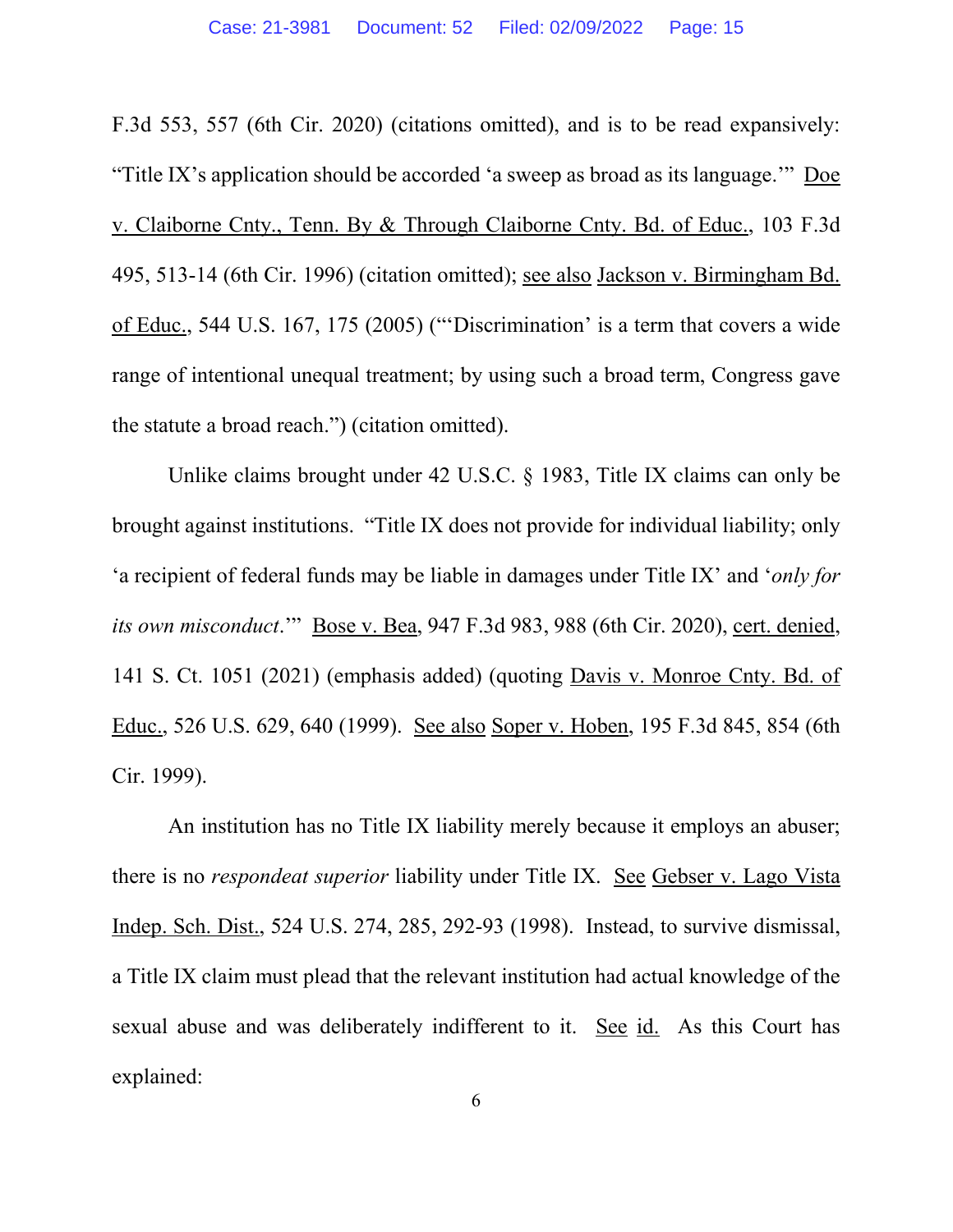In *Gebser*, 524 U.S. at 287-88, 118 S. Ct. 1989, the Supreme Court rejected vicarious liability and constructive notice as bases for Title IX liability. For a plaintiff to proceed on a claim against an educational institution under Title IX, a plaintiff must establish a prima facie case showing that: 1) she was subjected to *quid pro quo* sexual harassment or a sexually hostile environment; b) she provided actual notice of the situation to an 'appropriate person,' who was, at a minimum, an official of the educational entity with authority to take corrective action and to end discrimination; and c) the institution's response to the harassment amounted to 'deliberate indifference.'

Klemencic v. Ohio State Univ., 263 F.3d 504, 510 (6th Cir. 2001) (citation omitted).

"Deliberate indifference, as the phrase suggests, presents a 'high bar' to imposing Title IX liability on a university," Foster v. Bd. of Regents of Univ. of Mich., 982 F.3d 960, 965 (6th Cir. 2020) (en banc) (citation omitted), one that is not met merely because the institution employed the abuser. Rather, a Title IX claim "has two separate components, comprising separate-but-related torts by separateand-*un*related tortfeasors: (1) 'actionable harassment' by [someone] . . . ; and (2) a deliberate-indifference intentional tort by the school." Kollaritsch v. Mich. State Univ. Bd. of Trs., 944 F.3d 613, 619-20 (6th Cir. 2019) (emphasis in original) (citations omitted) (post-assault claim). Therefore, a Title IX claim does not arise until, and will not survive merits dismissal unless, the plaintiff can plead facts plausibly alleging (a) abuse, and (b) the defendant institution's deliberate indifference.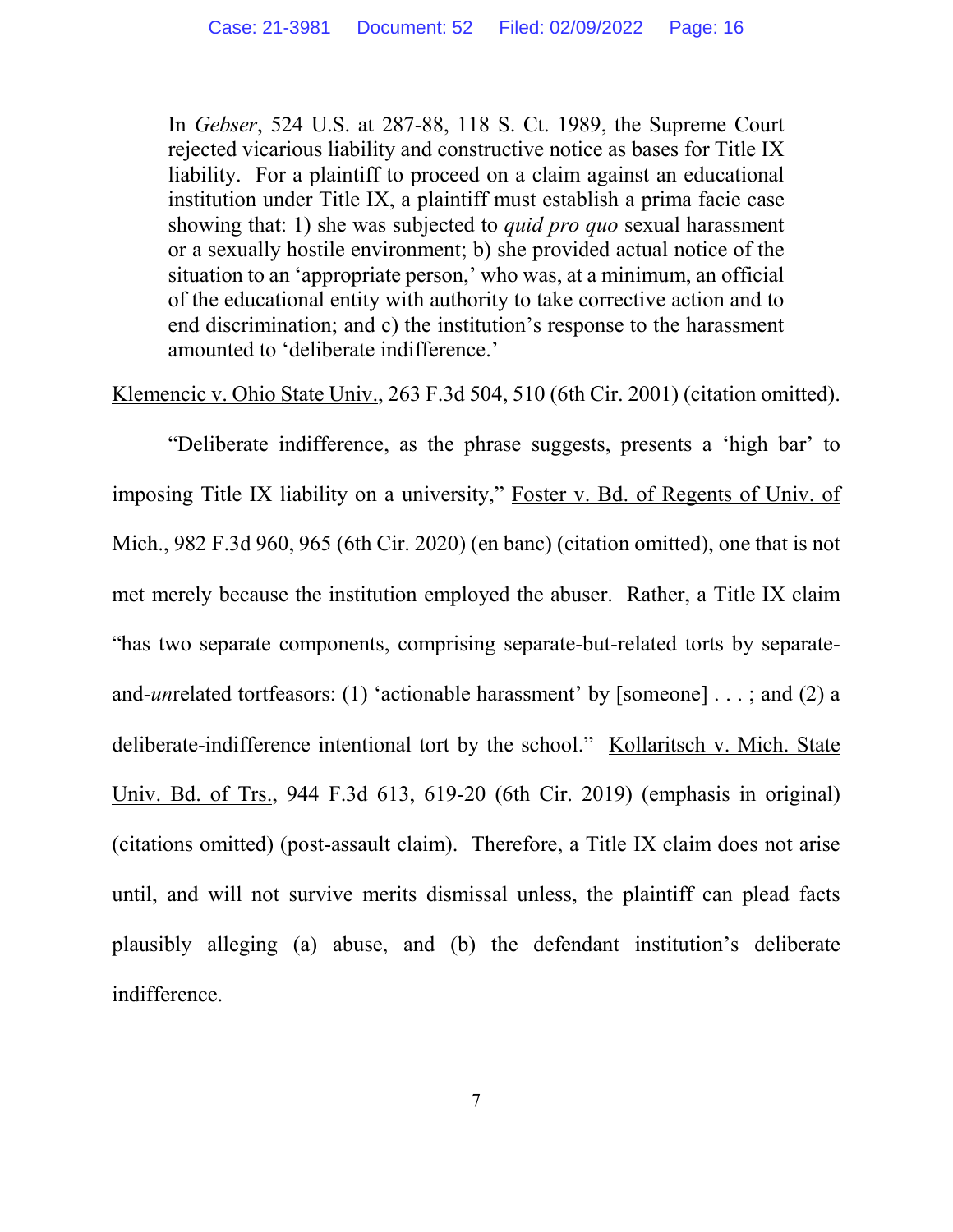#### II. Filling Gaps in Federal Legislation

For more than a century, federal courts applied state law to fill lacunae in federal legislation based on a mistaken belief that they were compelled to do so by the Rules of Decision Act ("RDA"), 28 U.S.C.  $$1652.<sup>2</sup>$  In 1939, the Supreme Court corrected that reading of the RDA, holding that filling gaps in federal legislation was not a matter of legislative compulsion but judicial discretion informed by the nature of the claim and an analysis of available options.<sup>3</sup> In exercising that discretion, courts often look to state law, which generally has the benefit of an established track record, and accordingly minimizes unintended consequences flowing from adopting a rule that has not been exposed to the tests of time.<sup>4</sup> Because filling gaps in federal law is a matter of judicial discretion, federal courts are not bound to borrow any particular rule. Rather, they must analyze both the nature of the federal right in

 $\overline{a}$ 

<sup>2</sup> See, e.g., M'Cluny v. Silliman, 28 U.S. 270 (1830); Campbell v. City of Haverhill, 155 U.S. 610 (1895). See generally M. Lowenthal, et al., Special Project, Time Bars in Specialized Federal Common Law: Federal Rights of Action and State Statutes of Limitations, 65 CORNELL L. REV. 1011, 1024-38 (1980) (hereinafter "Time Bars").

<sup>3</sup> Bd. of Comm'rs v. United States, 308 U.S. 343, 351-52 (1939); Holmberg v. Armbrecht, 327 U.S. 392, 395-96 (1946); Reed v. United Transp. Union, 488 U.S. 319, 323-24 (1989); N. Star Steel Co. v. Thomas, 515 U.S. 29, 33-34 (1995); Wilson v Garcia, 471 U.S. 261, 271-73 (1985). See generally Time Bars, supra note 2, at 1038-42.

<sup>4</sup> Time Bars, supra note 2, at 1043-45.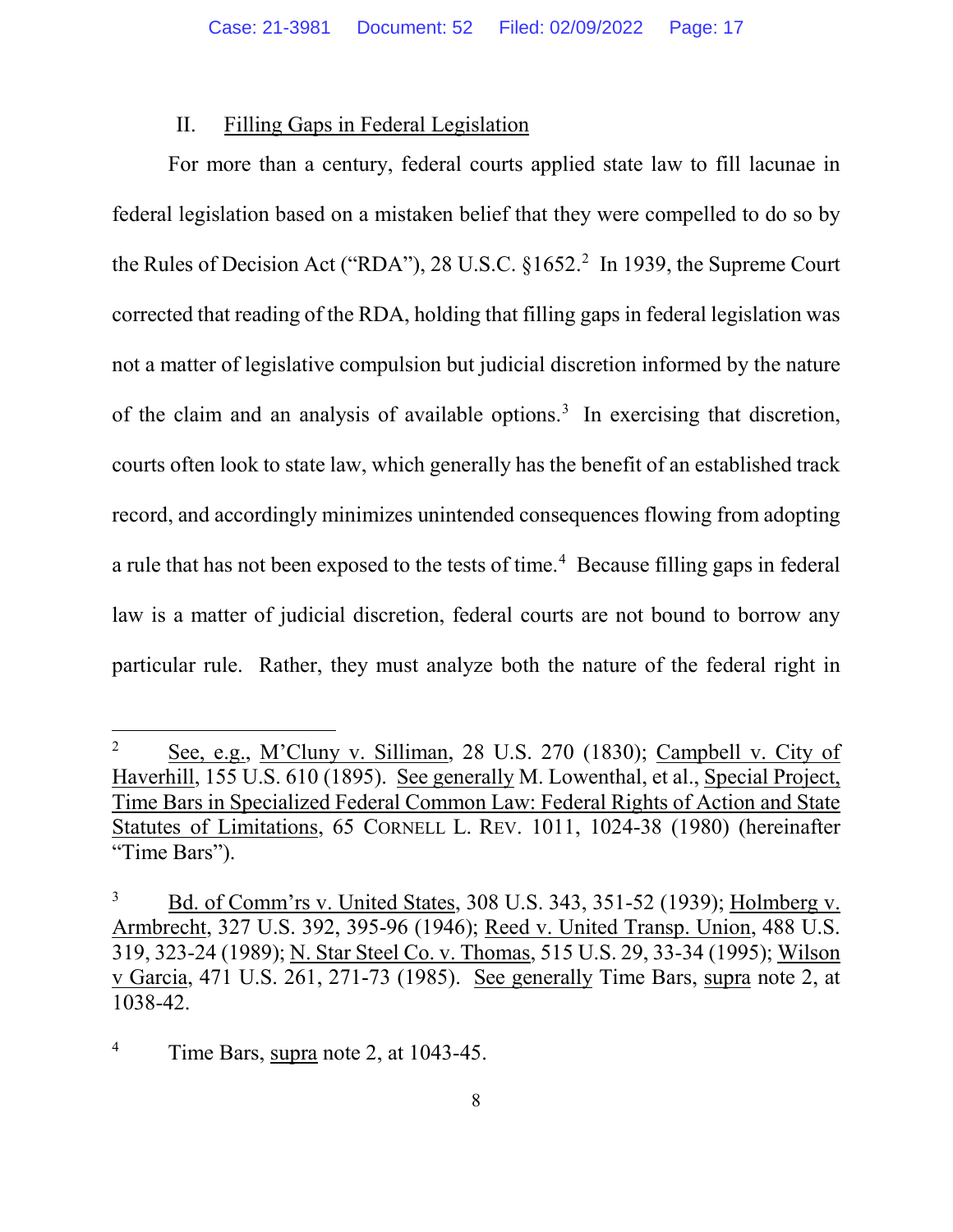question and potential gap-fillers, and select law that best fits with the national policies embodied in the federal right.<sup>5</sup>

Further, the Supremacy Clause compels federal courts to reject borrowing any law that would undermine or discriminate against the federal right. Felder v. Casey, 487 U.S. 131, 151 (1988) (rejecting borrowing laws that "impose unnecessary burdens upon rights of recovery authorized by federal laws") (citation omitted); Occidental Life Ins. Co. v. Equal Emp. Opportunity Comm'n, 432 U.S. 355, 367 (1977) (rejecting borrowing law that would "frustrate or interfere with the implementation of national policies").<sup>6</sup> Accordingly, federal courts will not fill gaps

 $\overline{a}$ 5 Felder v. Casey, 487 U.S. 131, 139 (1988) ("Any assessment of the applicability of a state law to federal civil rights litigation, therefore, must be made in light of the purpose and nature of the federal right."). See Time Bars, supra note 2, at 1057-78.

<sup>6</sup> See, e.g., Reed v. United Transp. Union, 488 U.S. 319, 324 (1989) ("'State legislatures do not devise their limitations periods with national interests in mind,' however, 'and it is the duty of the federal courts to assure that the importation of state law will not frustrate or interfere with the implementation of national policies."") (quoting Occidental, 432 U.S. at 367); Battle v. Ledford, 912 F.3d 708, 715 (4th Cir. 2019) (refusing to apply Virginia's general no-tolling rule to a prisoner seeking to bring a  $\S$  1983 claim, because to do so would "frustrate" the goals of  $\S$ 1983 and is thus clearly 'inconsistent' with settled federal policy") (citation omitted); Donovan v. Square D Co., 709 F.2d 335, 337 (5th Cir. 1983) (explaining that "state limitations periods will not be borrowed if their application would 'frustrate or interfere with the implementation of national policies'") (quoting Occidental, 432 U.S. at 367). See generally, Time Bars, supra note 2, at 1045-55.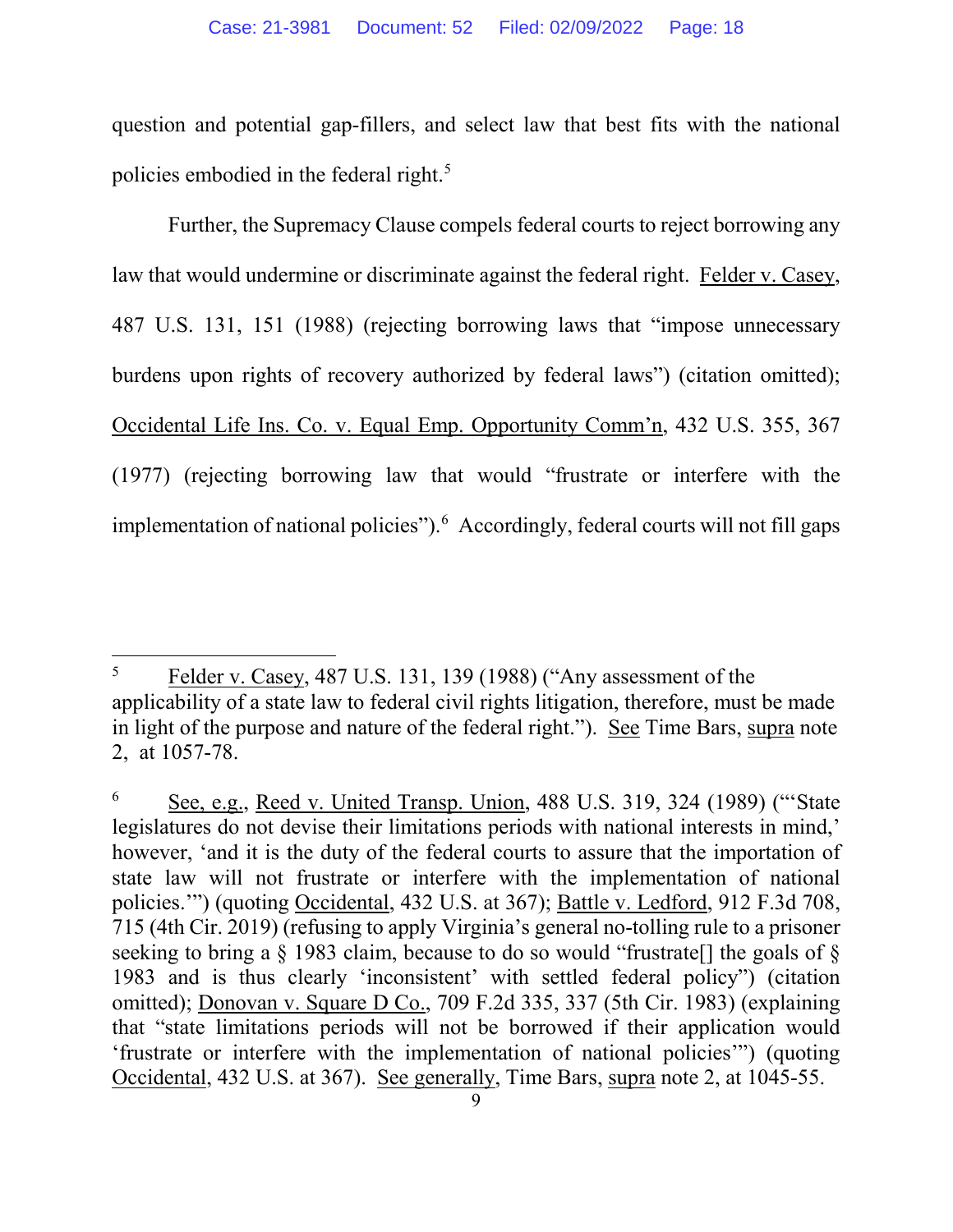in Congressional legislation with law that undermines or interferes with the applicable federal right.

Such would be the result if, for example, Ohio had adopted a limitations period explicitly applicable to Title IX claims that would start running from the moment the plaintiff was sexually abused. Without the facts needed to plead the wrongful "conduct of the defendant" – the institution's actual knowledge and deliberate indifference – the plaintiff could not successfully file a Title IX claim. Because there is no vicarious liability under Title IX, merely pleading that the defendant employed the abuser would, as a matter of law, be insufficient to survive a motion to dismiss. Forcing the plaintiff to file a dismissible claim before he can plead a viable one unduly burdens the federal right and renders it illusory. Accordingly, if using that hypothetical Ohio law to fill the Title IX limitations gap would lead to that outcome, federal courts could not borrow that law.

While this appeal does not require the Court to determine what Ohio would do if this case were filed in Ohio courts, actual Ohio law does not appear to pose the dilemma the hypothetical law would. The Ohio Supreme Court recently held that in cases like this one – where the plaintiff cannot plead a viable claim because he does not know the institution committed an actionable wrong against him – the two-year bodily injury period contained in R.C. § 2305.10(a) does not begin to run until the plaintiff knows or should have known "'that he had been injured by *the conduct of*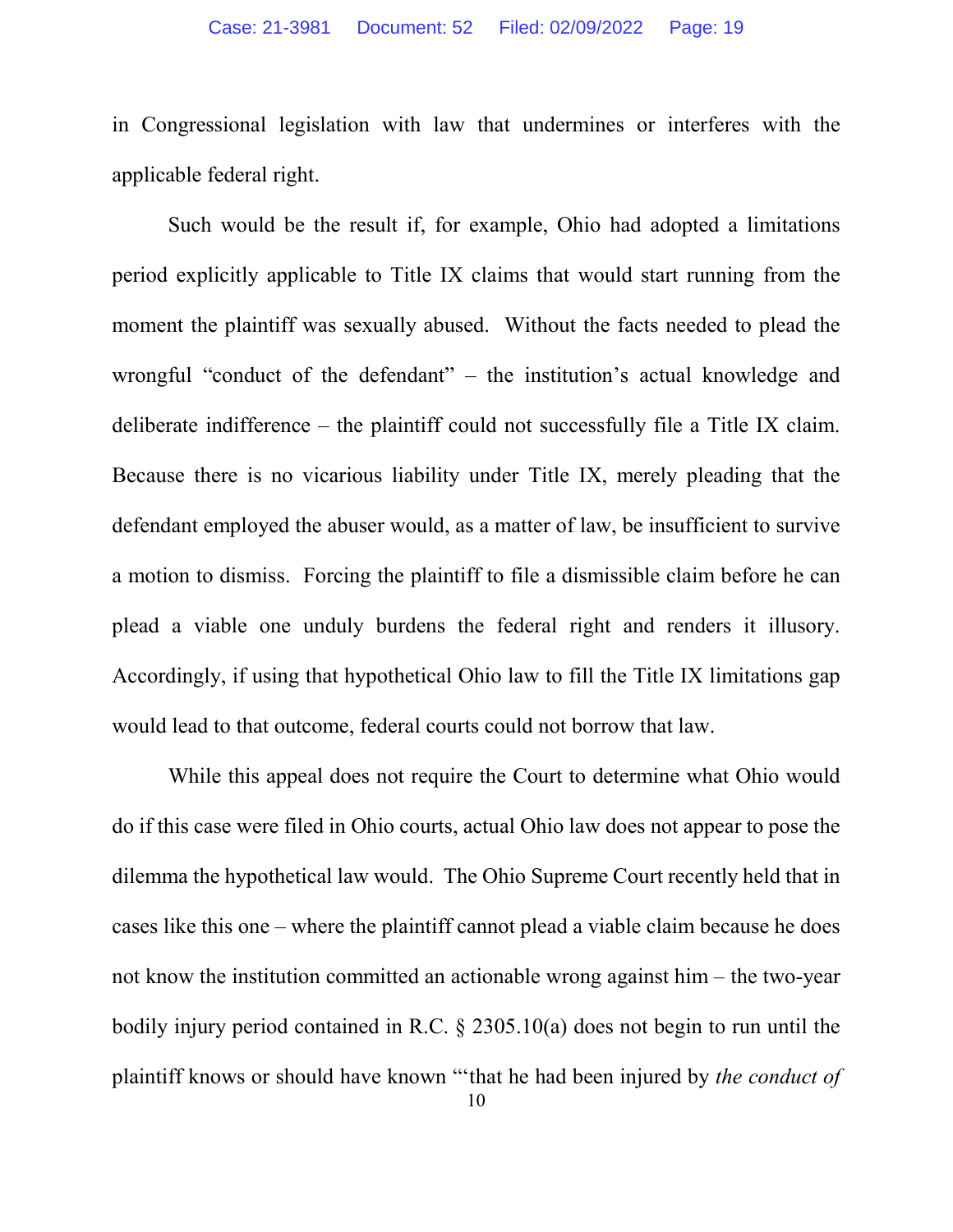*the defendant*.'" Schmitz, 122 N.E.3d at 86 (emphasis added) (quoting O'Stricker v. Jim Walter Corp., 447 N.E.2d 727, 727 (Ohio 1983)). A contrary rule – like the one adopted by the court below – leaves "'the plaintiff with only an illusory opportunity to litigate his or her claim.'" Schmitz, 122 N.E.3d at 86 (quoting Liddell, 635 N.E.2d at 1239).

Here, the trial court (1) applied the Ohio two-year period but severed it from when the Ohio Supreme Court itself held that period starts to run, and (2) misapplied the federal discovery rule in two ways, (a) by wrongly assuming that all Plaintiffs knew that Strauss abused them, when the vast majority alleged they lacked any such knowledge, and (b) by holding that mere knowledge that OSU employed Strauss meant that all Plaintiffs were, or should have been, aware that OSU had perpetrated a Title IX wrong against them, even though the SAC pleads that no Plaintiff knew OSU was aware of Strauss's abuse, much less knew that OSU condoned and enabled that abuse. As a result, scores of sexually abused plaintiffs have been deprived of their day in court. This is neither consistent with Title IX's remedial purposes nor compelled by any legislative act, or the failure of a legislature to act, but is instead the result of an incorrect application of settled law.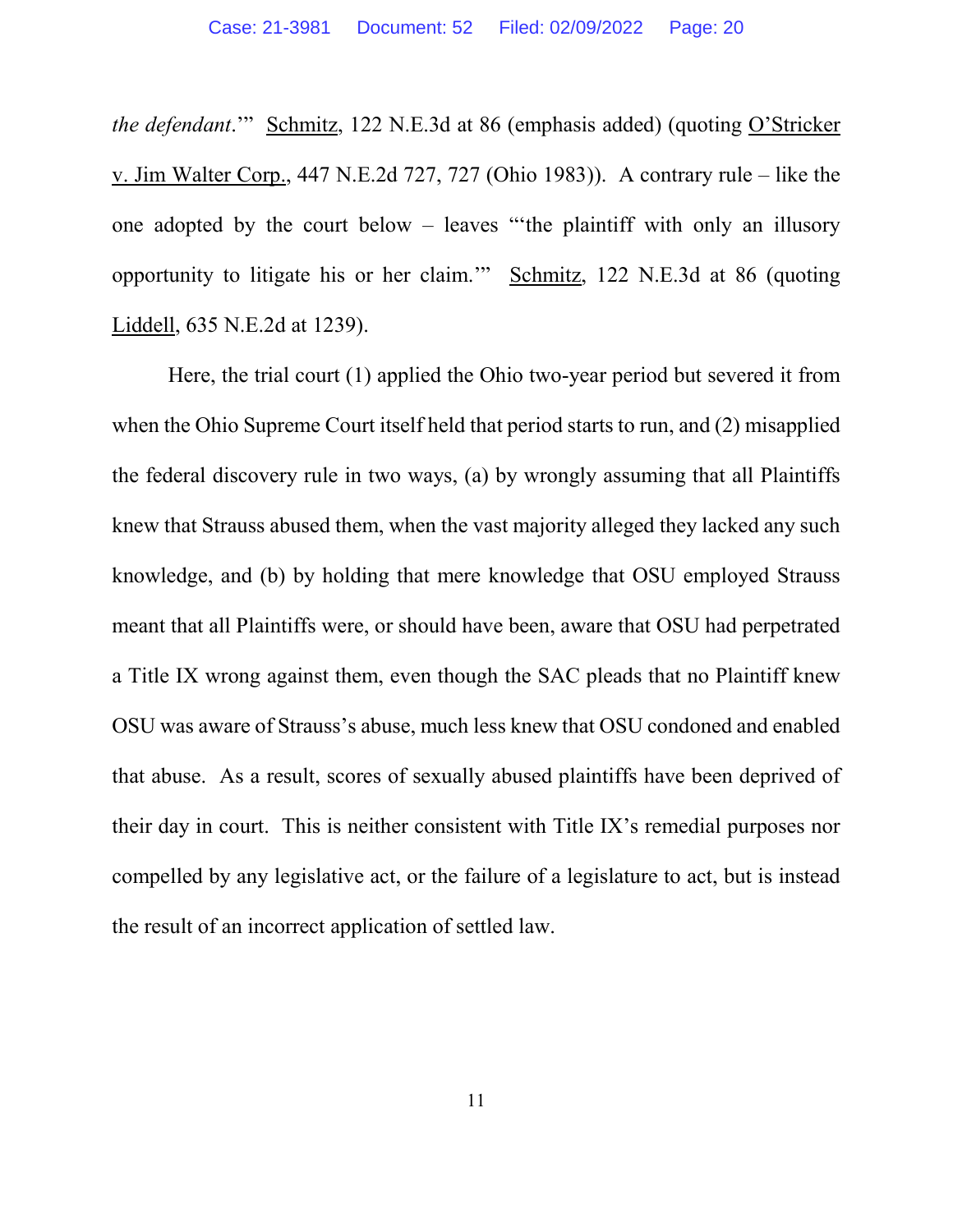#### III. Plaintiffs Timely Filed Their Federal Title IX Claims

#### *A. The Federal Common Law Discovery Rule*

Title IX is a federally created right of action. For Ohio-based Title IX claims, federal courts borrow Ohio's two-year limitations period for bodily injury claims, R.C. § 2305.10(A), Lillard v. Shelby Cnty. Bd. of Educ*.*, 76 F.3d 716, 729 (6th Cir. 1996), and apply a federal common law discovery rule to determine when the claim accrues and thus the limitations period starts to run. See Wallace v. Kato, 549 U.S. 384, 388 (2007); Rotella v. Wood, 528 U.S. 549, 555 (2000) ("Federal courts . . . generally apply a discovery accrual rule when a statute [lacks a limitations period]") (citation omitted).

"The general federal [discovery] rule is that 'the statute of limitations begins to run when the reasonable person knows, or in the exercise of due diligence should have known, both [a] his injury and [b] the cause of that injury." Bishop v. Child.'s Ctr. for Developmental Enrichment, 618 F.3d 533, 536-37 (6th Cir. 2010) (quoting Campbell v. Grand Trunk W. R.R. Co., 238 F.3d 772, 775 (6th Cir. 2001)).

The discovery rule is intended to further the national policies embodied in the applicable federal right. While a legislature can choose to cabin narrowly a right it creates (such as by enacting repose periods, discussed below), when courts must supply limitations law because of Congressional silence, and particularly when such rights are remedial, as with Title IX, the law courts apply must further, rather than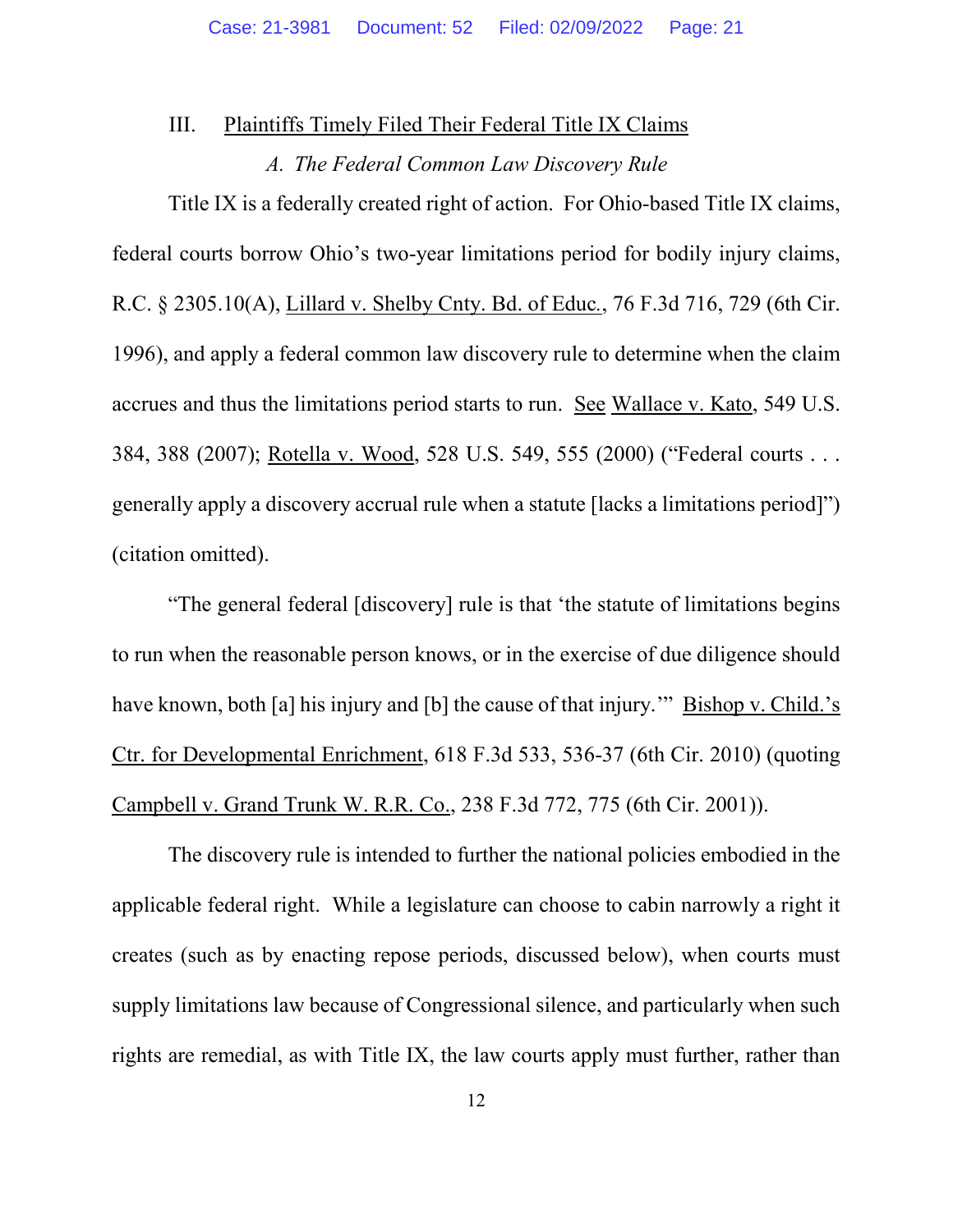restrict or narrow, the federal right. The federal discovery rule furthers these policies.

First, a rule that would bar a right of action before a plaintiff even could plead the claim cannot "be reconciled with the traditional purposes of statutes of limitations," Urie v. Thompson, 337 U.S. 163, 170 (1947), which include two counter-balanced promotional interests. "On the one hand, they provide plaintiffs with an incentive to bring suit quickly; on the other, they allow plaintiffs enough time to vindicate their rights." Time Bars, supra note 2, at 1018.

Second, the discovery rule furthers Title IX by dis-incentivizing institutions from covering up their misconduct in the hopes of running out the limitations clock. See Norgard v. Brush Wellman, Inc., 766 N.E.2d 977, 981 (Ohio 2002) ("By applying the discovery rule as we do, we take away the advantage from employers who conceal harmful information from their employees until it is too late for their employees to use it.").

Third, the discovery rule comports with basic notions of fairness. It is fundamentally unfair for a court to bar a victim from pursuing a remedy when, through no fault of his own, the victim is unaware – because essential facts are unknown to him – that he has a right of action in the first place. "We do not think the humane legislative plan intended such consequences to attach to blameless ignorance." Urie, 337 U.S. at 170. This is particularly true given Title IX's remedial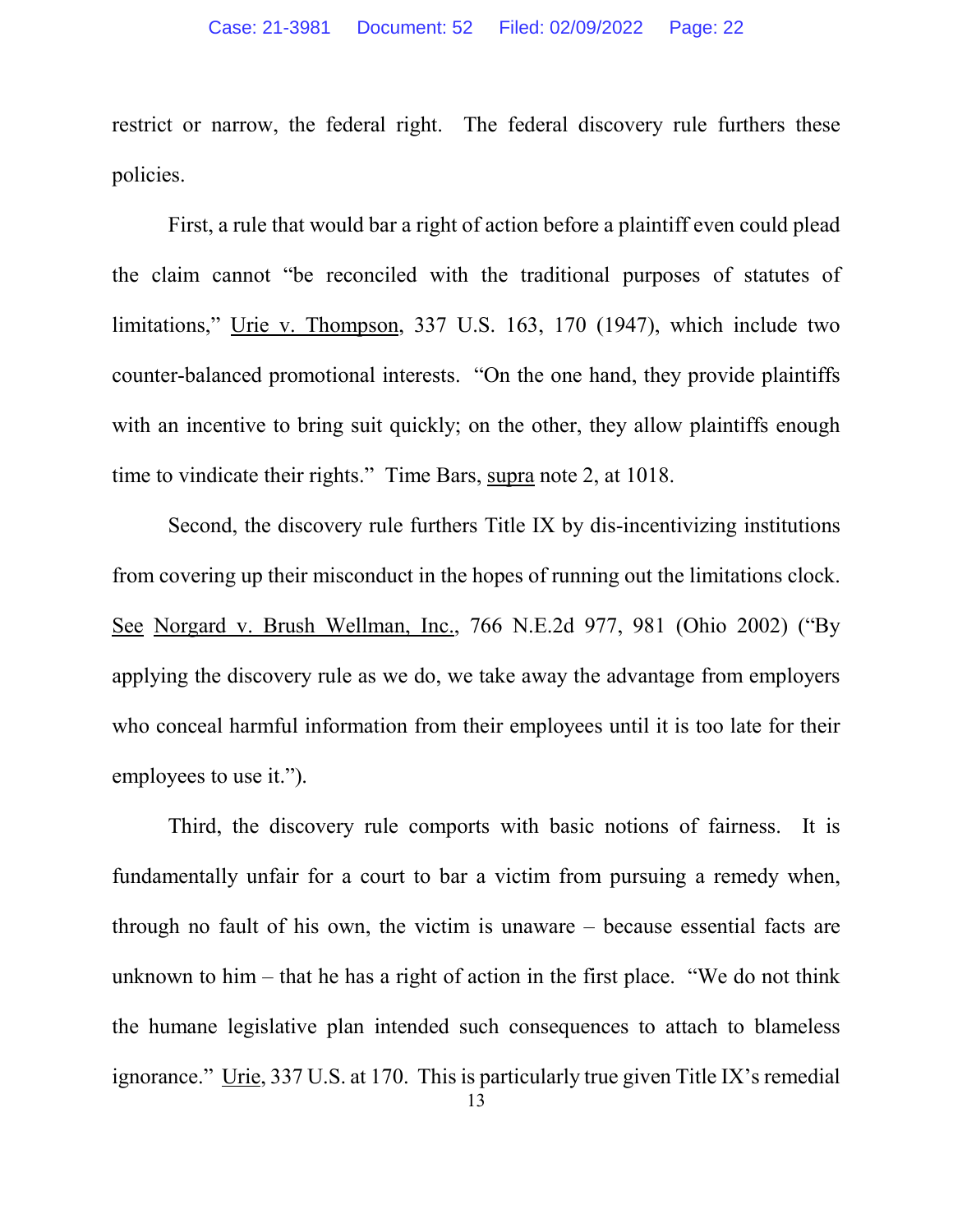purposes. "To say to one who has been wronged, 'You had a remedy, but before the wrong was ascertainable to you, the law stripped you of your remedy,' makes a mockery of the law." City of Aurora, Colo. v. Bechtel Corp., 599 F.2d 382, 387-88 (10th Cir. 1979) (citation omitted). See Oliver v. Kaiser Cmty. Health Found., 449 N.E.2d 438, 441 (Ohio 1983) ("[u]se of the discovery rule eases the unconscionable result to innocent victims who by exercising even the highest degree of care could not have discovered the cited wrong").

### *B. Under the Federal Discovery Rule, a Limitations Clock Does Not Start Until a Plaintiff Knows or Should Have Known Both His Injury and that the Defendant Caused It*

Bishop held that a federal claim does not accrue for limitations purposes under the federal discovery rule until the plaintiff can, or should be able to, plead "both his injury and the cause of that injury." 618 F.3d at 536 (citation omitted). Thus, "[a] plaintiff's awareness [under the discovery rule] encompasses two elements: '(1) The existence of the injury; and (2) causation, that is, the connection between the injury and the *defendant's* actions.'" Piotrowski v. City of Houston, 237 F.3d 567, 576 (5th Cir. 2001)) (emphasis added) (citation omitted). See also Amburgey v. United States, 733 F.3d 633, 636 (6th Cir. 2013) (claim accrues "when [plaintiff] 'knows both the existence and the cause of his injury'") (quoting United States v. Kubrick, 444 U.S. 111, 113 (1979)). Accord Ouellette v. Beaupre, 977 F.3d 127, 136 (1st Cir. 2020) ("[P]ursuant to the federal discovery rule, accrual is delayed until the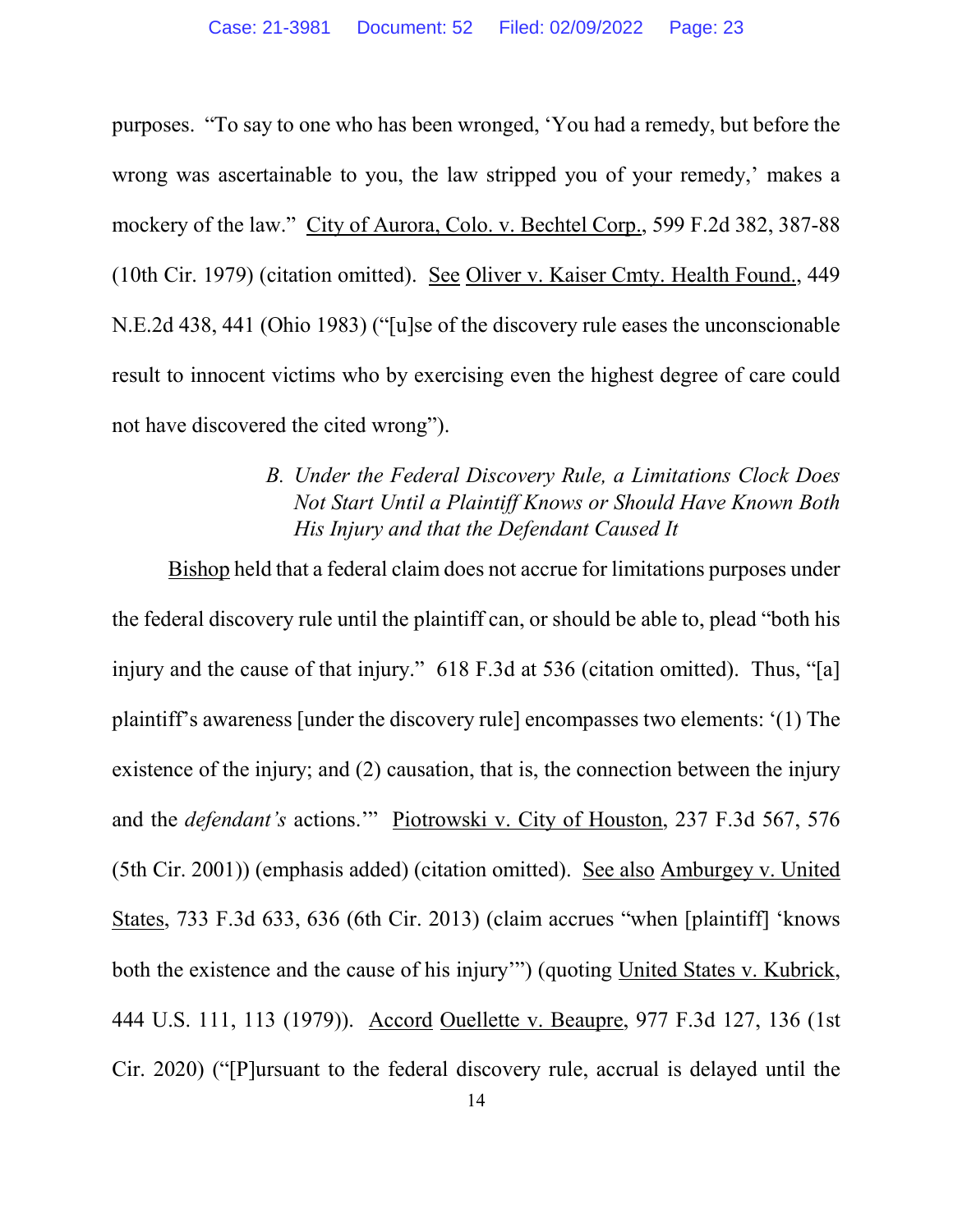plaintiff knows, or should know, of those acts. Specifically, a plaintiff must, or should, be aware of both the fact of his or her injury and the injury's likely causal connection with the putative defendant.") (citations omitted); A.Q.C. ex rel. Castillo v. United States, 656 F.3d 135, 140 (2d Cir. 2011) ("The diligence-discovery rule sets the accrual date at the time when, 'with reasonable diligence,' the plaintiff 'has or ... should have discovered the critical facts of both his injury and its cause.'") (citation omitted).

Title IX creates a federal cause of action that does not arise merely because a sexual predator abuses a victim. Rather, it arises only once the institution is both aware of abuse and demonstrates "deliberate indifference" to it. Gebser, 524 U.S. at 290. The "injury" Title IX remedies, therefore, is not simply the employee's sexual abuse, but the injury that flows from the conduct of the defendant institution – its culpable knowledge of, and indifference to, that abuse. Under the federal discovery rule, therefore, only when the victim of the abuse both knows, or should have known, (a) that he was abused, and (b) that the defendant knew of the abuse and was deliberately indifferent to it, does the Title IX claim ripen, and the limitations clock then starts to run.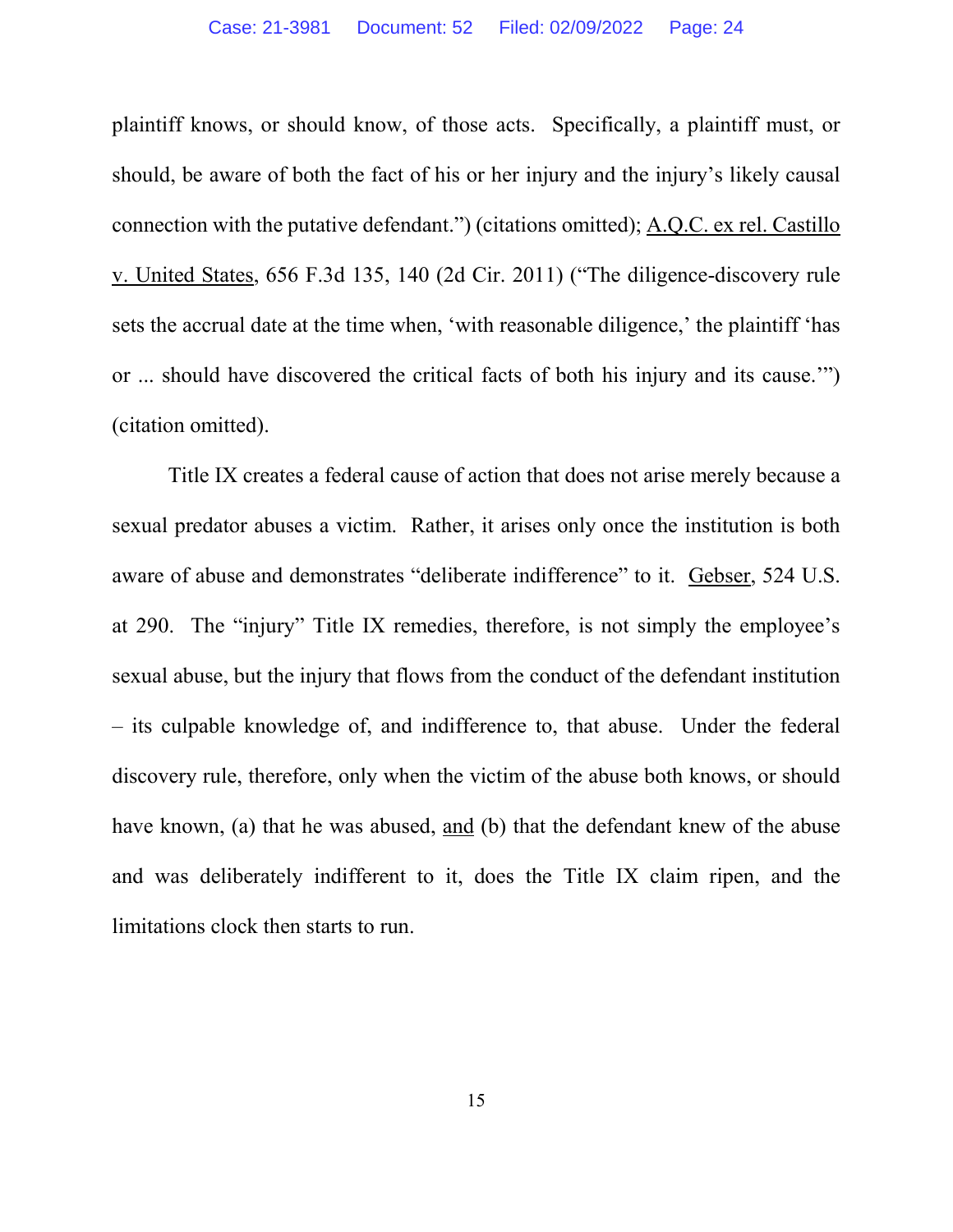### *C. The Court Below Wrongly Cast Doubt on the Viability of the Federal Discovery Rule*

As discussed in section *D* below, the trial court misapplied Bishop. It also suggested that Rotkiske v. Klemm, 140 S. Ct. 355 (2019), questioned whether the federal discovery rule should continue to be applied when federal rights lack a limitations period. That, too, was error. Rotkiske was interpreting a limitations period *enacted by Congress*, which provided that Fair Debt Collection Practices Act ("FDCPA") claims must be brought "within one year from the date on which the violation occurs." Id. at 358 (quoting 15 U.S.C.  $\S$  1692k(d)). The Supreme Court interpreted those words to mean that Congress intended the limitations clock to start once there is a violation, even if the plaintiff cannot then plead a claim. Thus, the Court read those words as providing an outside date for bringing suit, like that species of limitations periods enacted by legislatures – not created by courts – that are periods of repose. Id. at 360 ("The FDCPA limitations period begins to run on the date the alleged FDCPA violation actually happened. We must presume that Congress 'says in a statute what it means and means in a statute what it says there.'") (citation omitted). See CTS Corp. v. Waldburger, 573 U.S. 1, 9 (2014) ("[s]tatutes of repose effect a *legislative judgment* that a defendant should 'be free from liability after the legislatively determined period of time'") (emphasis added) (citation omitted).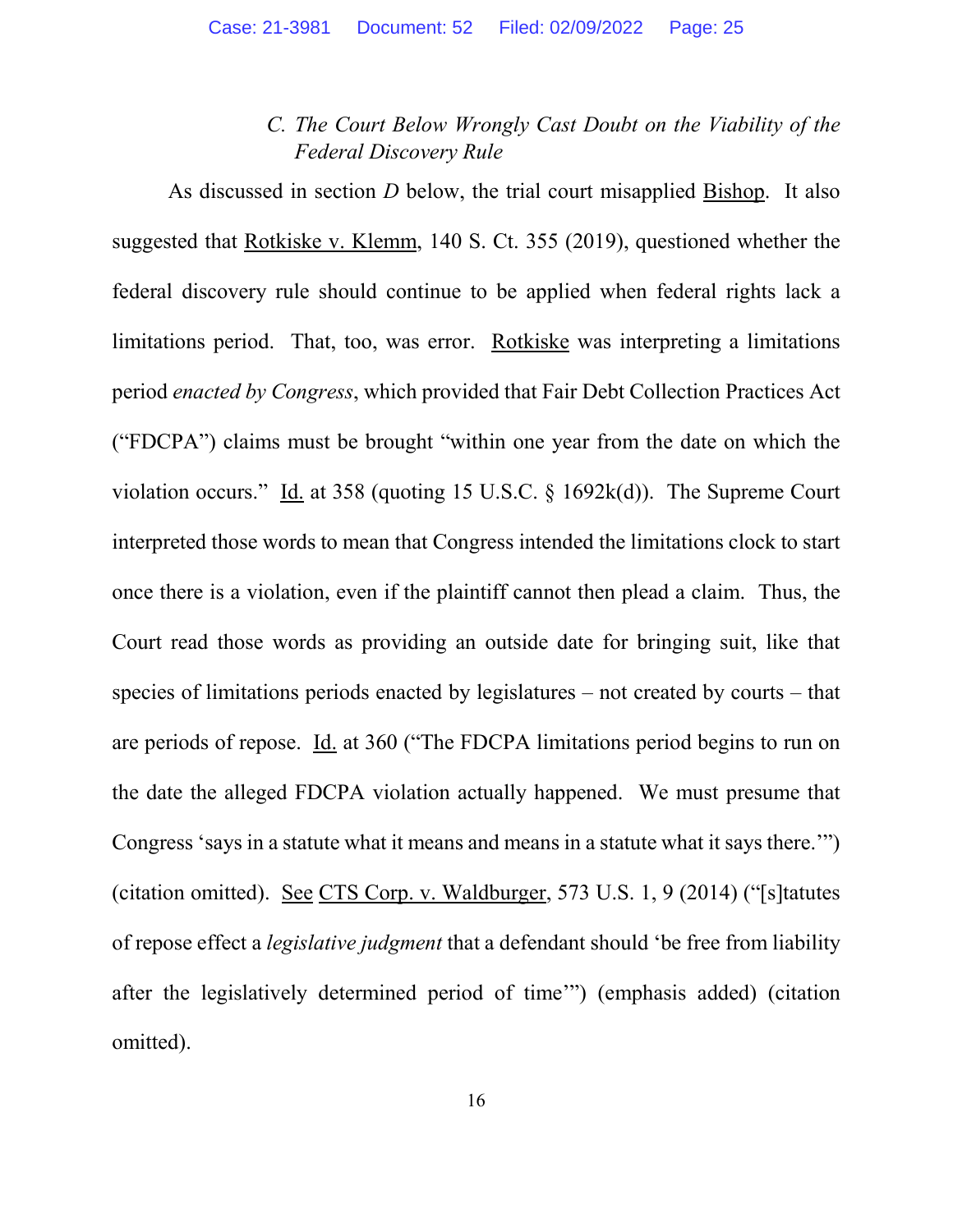Repose periods generally run from an external, objectively determinable event, like the date of a public offering, see 15 U.S.C. § 77m (2022) ("In no event shall any such action be brought to enforce a liability created under [section 11 of the Securities Act] more than three years after the security was bona fide offered to the public"), or "from the date of the last culpable act or omission of the defendant." Waldburger, 573 U.S. at 8. "A statute of repose 'bar[s] any suit that is brought after a specified time . . . even if this period ends before the plaintiff has suffered a resulting injury." Id. (citation omitted). "The statute of repose limit is not related to the accrual of any cause of action; the injury need not have occurred, much less have been discovered." Id. (citation omitted). That is because "a repose period is fixed and its expiration will not be delayed by estoppel or tolling." 4 Charles Alan Wright & Arthur R. Miller, Federal Practice and Procedure § 1056 (4th ed. 2021) (footnote omitted). Accordingly, when a repose period has run, the claim is untimely – even if the plaintiff lacks knowledge of the facts needed to timely file suit – because a repose period is "equivalent to 'a cutoff,'" an "'absolute . . . bar' on a defendant's temporal liability.'" Waldburger, 573 U.S. at 8 (citations omitted); Cal. Pub. Emps.' Ret. Sys. v. ANZ Secs., Inc., 137 S. Ct. 2042, 2049-50 (2017). The effort to engraft the discovery rule onto Congressional language imposing such an absolute time bar is what Rotkiske called "'bad wine of recent vintage.'" 140 S. Ct. at 360 (citation omitted).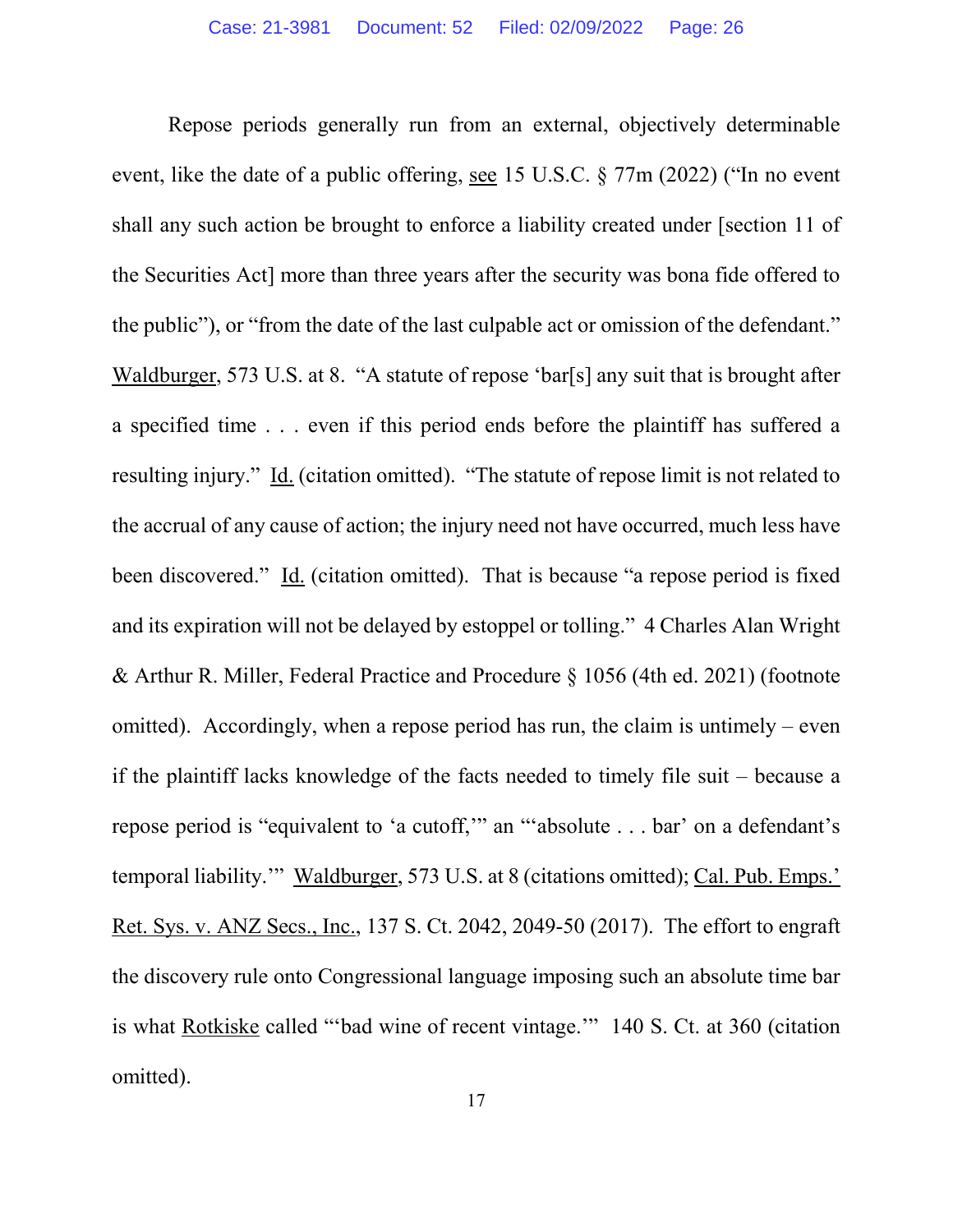Rotkiske thus has no application here. Because there is no Congressional limitations period for Title IX claims, applying the well-established federal discovery rule to such claims would engraft nothing onto words enacted by Congress, much less alter, or frustrate, a result Congress intended. Indeed, courts continue to apply the discovery rule to claims when statutes are silent as to the limitations period. See, e.g., Ouellette, 977 F.3d at 136 (continuing to apply "the federal discovery rule" that the "accrual is delayed until the plaintiff knows, or should know, of those acts" for § 1983 claims); Karasek v. Regents of Univ. of Cal., 500 F. Supp. 3d 967, 978 (N.D. Cal. 2020) (concluding that a "Title IX pre-assault claim accrues when the plaintiff knows or has reason to know of the school's policy of deliberate indifference that created a heightened risk of harassment").

Dibrell v. City of Knoxville, 984 F.3d 1156 (6th Cir. 2021), a § 1983 case decided two years after Rotkiske, reinforces this conclusion. There – as against the law enforcement officers who allegedly falsely imprisoned the plaintiff – the Court held that the limitations clock began to run when the plaintiff was arrested. But Dibrell did *not* find the claims asserted against Knoxville to be untimely. That claim – like a Title IX claim against OSU – required not just an injury to the plaintiff by the city's employee but, also, pleading and proving facts required by Monell showing a causal connection between the city's policies and customs and the "violation of the plaintiff's constitutional rights." Dibrell, 984 F.3d at 1165 (citing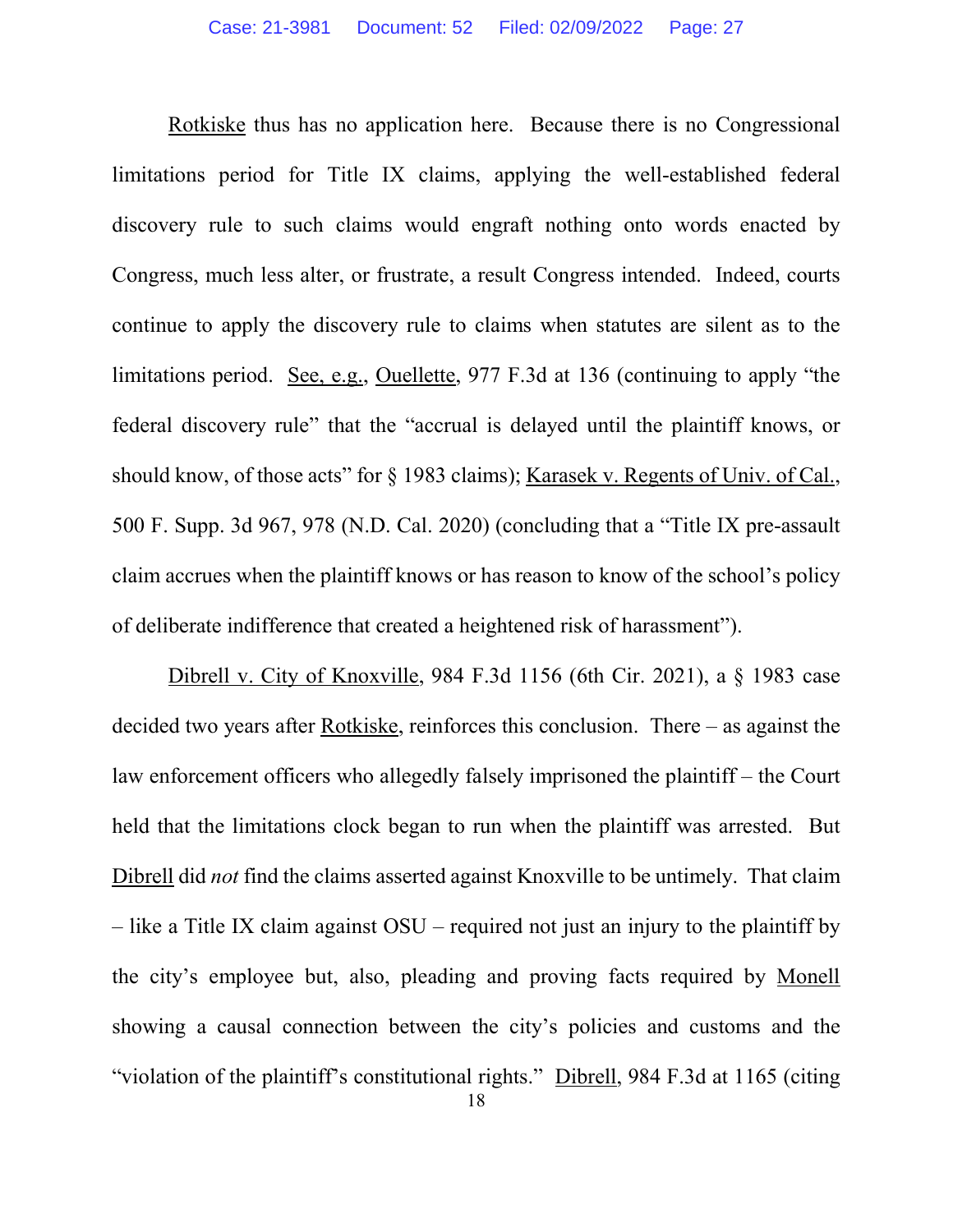Monell, 436 U.S. at 694-95). Thus, the false arrest alone did not trigger the limitations clock on the claim asserted *against Knoxville*. Rather, that claim was, on summary judgment, dismissed on the merits because the Monell-required facts were not proven. As in Dibrell, the Title IX claims against OSU required pleading not just that the plaintiff was the victim of sexual abuse (or false arrest), but that OSU (like Knoxville) was culpable – that OSU knew about Strauss's abuse and was deliberately indifferent to it (or that Knoxville's policies and practices led to the false arrest).

### *D. Properly Applying the Discovery Rule, Plaintiffs' Claims Were Wrongly Dismissed*

The Plaintiffs assert "pre-assault" Title IX claims, alleging that OSU knew about and was indifferent to *prior* assaults by Strauss and the consequent creation of a hostile environment. They do not allege Title IX claims based on OSU's response to the Plaintiffs' report of their own abuse, which would be a post-assault claim. The district court, however, treated these distinct theories as identical for limitations purposes. But the post-assault claim's focus is the institution's response to the victim's *own* report of an assault, and the victim would know what response he received from the institution. The focus in pre-assault claims, in contrast, is the institution's knowledge of and response to *prior* assaults, of which the victims may not – and as alleged here did not – know.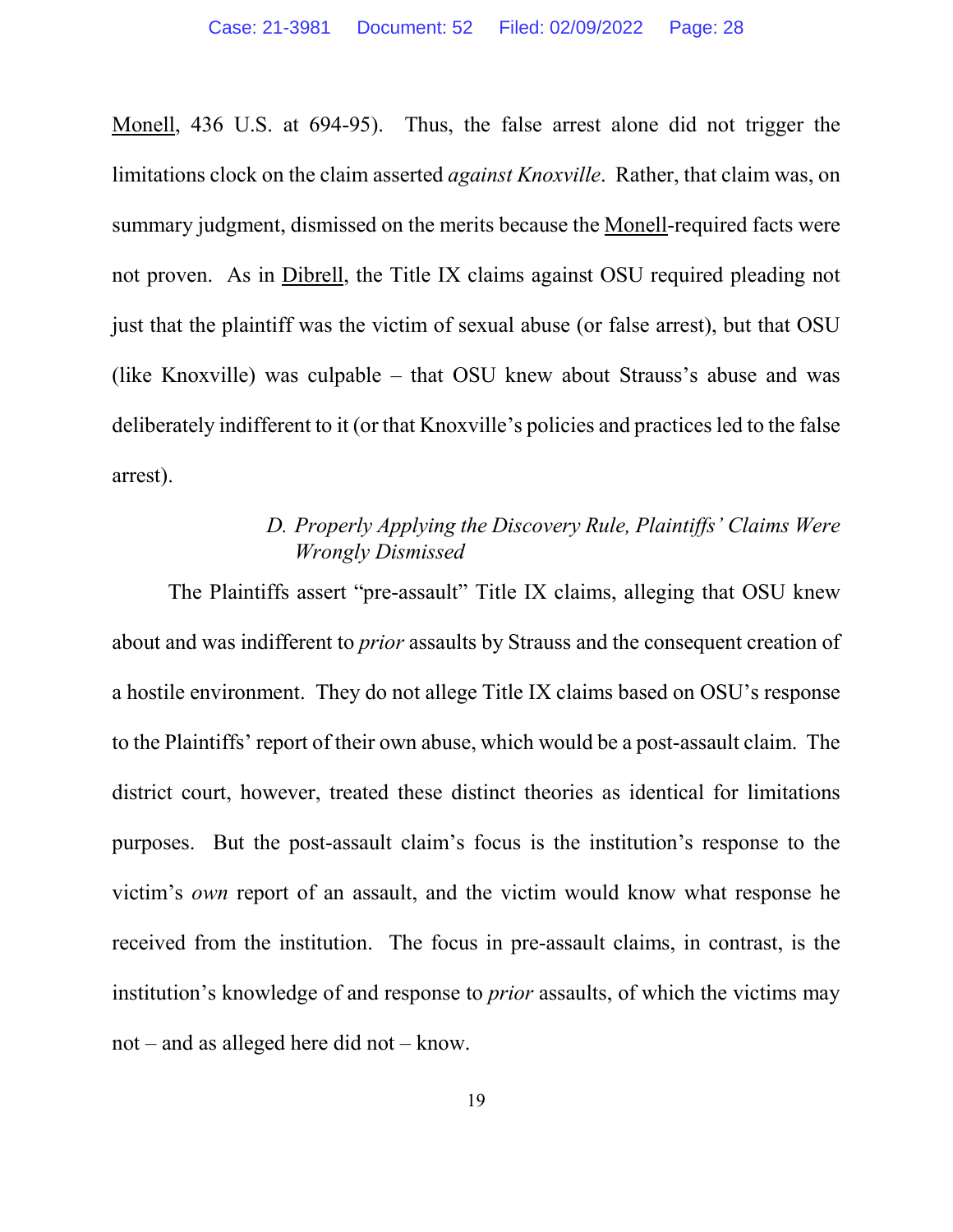Relying on post-assault Title IX claim opinions, the district court held (in a different case than this one to which the plaintiffs here were not parties) that knowledge of injury – likely a given in a *post*-assault Title IX claim – and that the abuser was known to be a university employee was enough for a *pre*-assault claim to accrue. Opinion & Order at 12-15, 16-19, Garrett v. The Ohio State Univ., No. 2:18-cv-00692-MHW-EPD (E.D. Ohio Sept. 22, 2021), ECF No. 197 (hereinafter "Garrett Decision"). Further, the district court's factual analysis was based upon its review of a pleading in Garrett which had materially different allegations on this very subject than did the complaint in this case. Had the district court properly applied Rule 12(b)(6) and the discovery rule to the claims Plaintiffs actually alleged, it should not have made factual findings inconsistent with the SAC's actual allegations, and it should have denied OSU's motion to dismiss.

### **i. Until 2018, Plaintiffs allege that virtually none of them knew, or could have known, that Strauss's "treatment" was sexual abuse**

Plaintiffs allege that the combination of Strauss's role as their doctor, the school's clear support for Strauss, OSU's requirement that students be examined by him, the students' lack of medical training, their youth, their trust in the university to act on their behalf and protect them, and the casual response with which staff in both the athletics department and student health center responded to comments or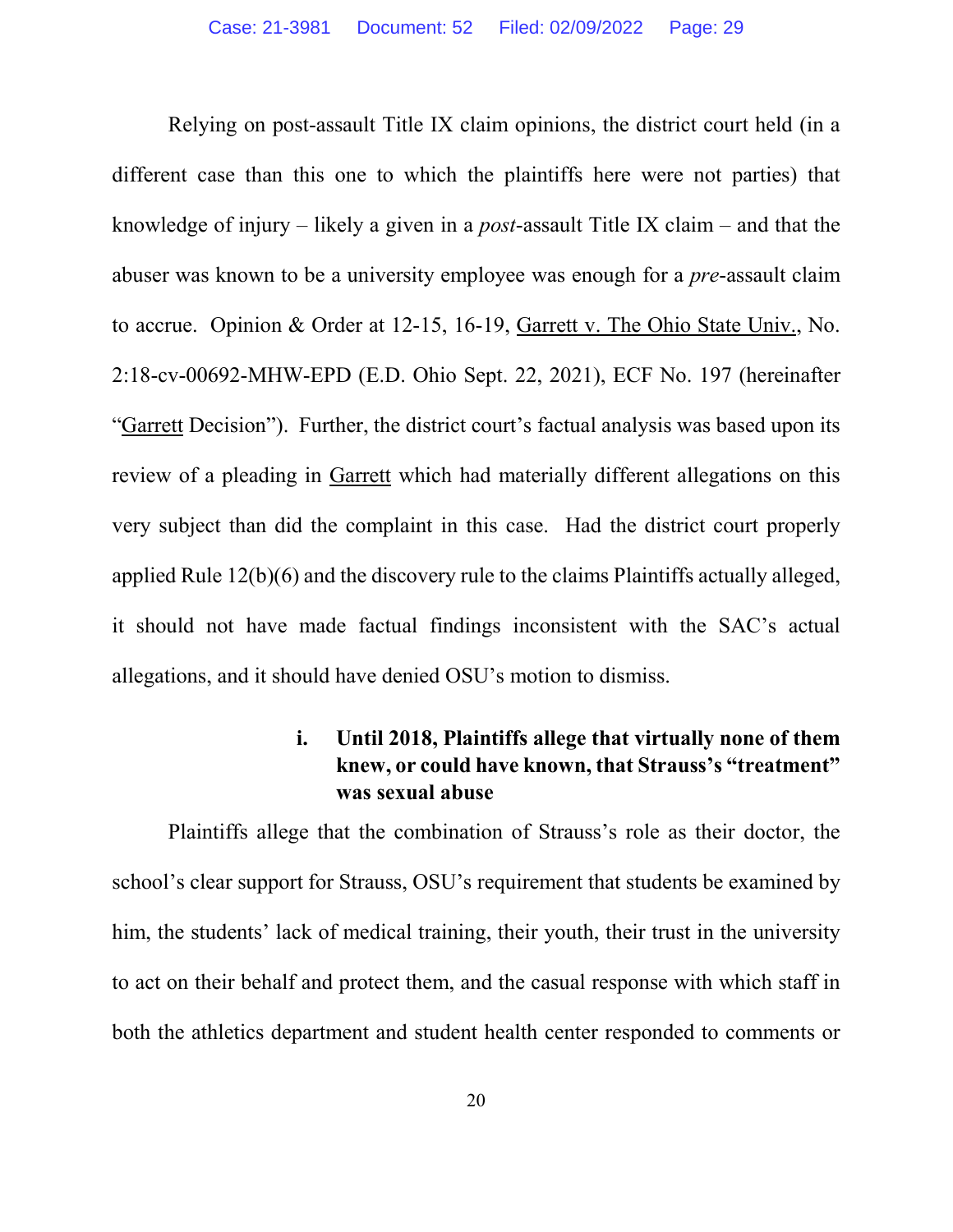inquiries about Strauss's conduct, among other things, prevented the Plaintiffs from understanding that Strauss's conduct constituted abuse.<sup>7</sup>

Plaintiffs further allege that until 2018 the vast majority of them did not understand that Dr. Strauss's conduct constituted sexual abuse. See, e.g., SAC, R. 123, Page ID ## 2036-2037, ¶ 272. The SAC also alleges, and as OSU's own staff has allegedly admitted, that victims of physician abuse are often confused about whether they were, in fact, abused. See id. at 2016-2017,  $\P\P$  153-160. This is because "patients do not know what is a 'normal exam' because patients have a 'lack of information' about what is medically appropriate;" "it is normal for patients to be naked in front of doctors and for doctors to touch them;" "'doctors are in a position of superior knowledge and authority;'" and "patients . . . trust[] their doctor to do what was medically appropriate." Id. at 2016,  $\llbracket$  156.

As one plaintiff is alleged to have explained, while he "felt extremely uncomfortable during Dr. Strauss' examination . . . he did not realize at the time that Dr. Strauss was sexually abusing and harassing him" because he "thought he could trust Dr. Strauss, as OSU's team doctor." Id. at 2080, ¶¶ 620, 616. Dr. Strauss allegedly hid his abuse behind the guise of legitimate, necessary medical treatment,

 $\overline{a}$ 

<sup>7</sup> See Appendix 1 to Pls.' Opp. Mot. Dismiss, R. 133-1 passim (identifying specific, relevant allegations for each Plaintiff).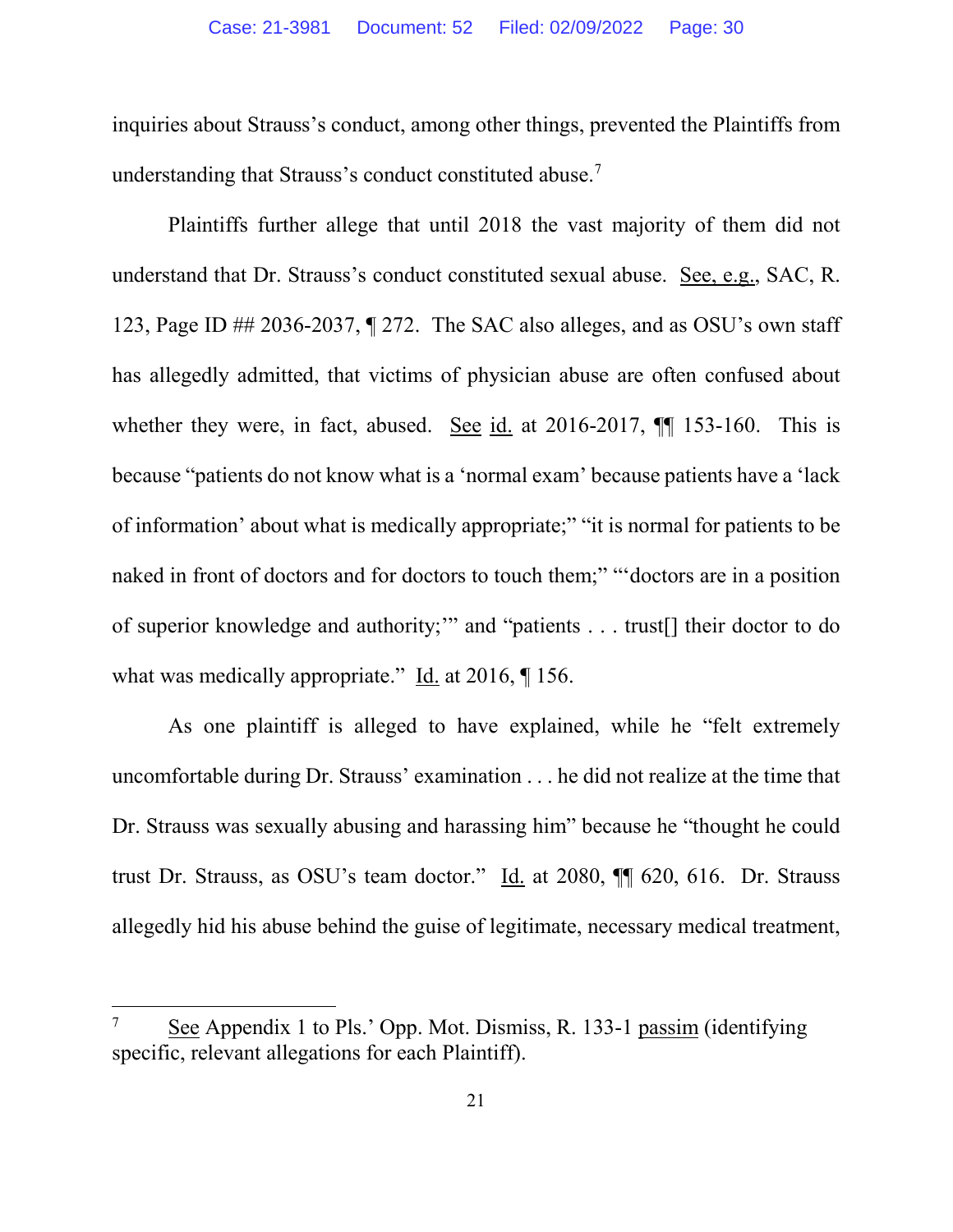so even those plaintiffs who felt uncomfortable at the time of their examinations did not understand that they were being abused. See, e.g., id. at 2098, ¶ 751 (describing how Dr. Strauss told John Doe 1 that he "want[ed] [John Doe 1's] penis to get erect because it makes it easier for [Dr. Strauss] to feel [him] for any abnormalities.") (quotations omitted).

The court below did not analyze, much less credit, these allegations although it was required to do so on a Rule 12(b)(6) motion. Ashcroft v. Iqbal, 556 U.S. 662, 678 (2009). Indeed, the pleading must be construed "in the light most favorable to [the non-moving party]." Inge v. Rock Fin. Corp., 281 F.3d 613, 619 (6th Cir. 2002) (citation omitted). Instead, the court below simply asserted that its reasoning in Garrett "appl[ied] equally to this case," Opinion & Order, R. 158, Page ID # 2775, even though the allegations here are different.<sup>8</sup>

### **ii. Until 2018, Plaintiffs allege that none of them knew, or could have known, that OSU was aware of, and deliberately indifferent to, Strauss's sexual abuse**

Plaintiffs allege that *none* of them knew or could have known that OSU was aware that Strauss sexually abused them – and countless others – and was deliberately indifferent to and enabled that abuse. See SAC, R. 123, Page ID ## 2035-2036, ¶ 267; see also Appendix 1 to Pls.' Opp. Mot. Dismiss, R. 133-1 passim.

 $\overline{a}$ 

<sup>8</sup> *Amici* take no position on whether the district court fairly characterized the allegations in the Garrett complaint.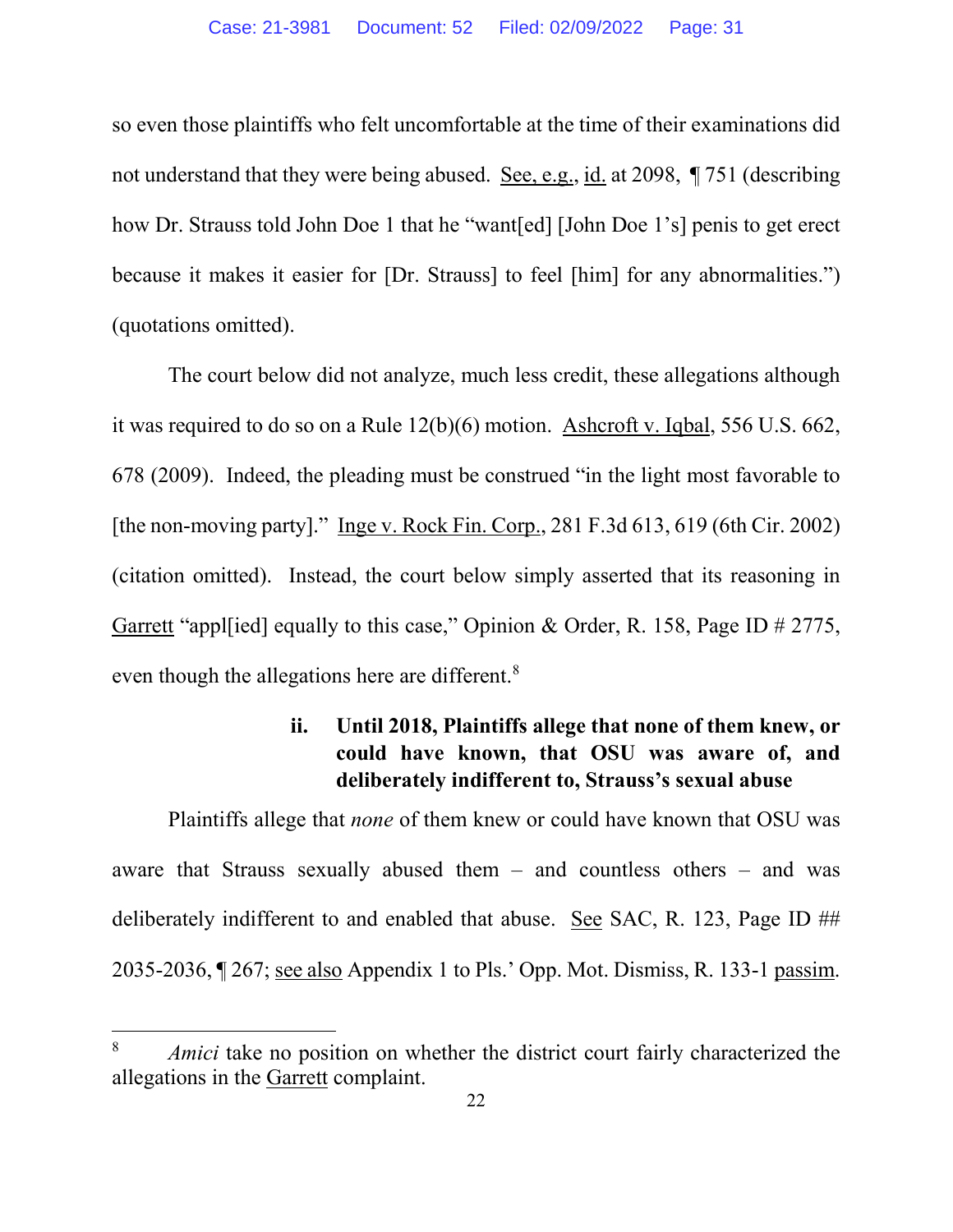The SAC alleges that OSU went to great lengths to hide the extent and pattern of Strauss's abuse, including falsely denying knowledge of other complaints against Strauss, destroying records evidencing his abuse, falsifying his employment evaluation so that it omitted the many allegations known to officials, failing to document the findings of Strauss's 1996 disciplinary hearing, hiding the reason for Strauss's termination following that hearing, and more. See SAC at 2017-2036, ¶¶ 162-267. If so, OSU appears to have made it impossible for victims to discover the school's deliberate indifference at the time of their abuse. The SAC further alleges that two senior OSU doctors, who had knowledge of some of the allegations at the time, acknowledge that there is no way that victims could have known about OSU's systematic failure to protect them from a known sexual predator. See id. at 2035, ¶ 265. Indeed, according to the SAC, OSU *itself* claims it did not know of its institutional failure until as late as 2018, and only after a law firm's multi-month, multi-million dollar investigation into its role. Id. at 2037, ¶¶ 274-275.

If so, it appears that Plaintiffs did not and could not have known about OSU's deliberate indifference prior to the 2018 press reports and later findings of the OSUcommissioned investigation, which was first announced in April of 2018 and took a full year to complete. See id. at 2036-2037, ¶¶ 271-275. Indeed, the SAC asserts "none of [the Plaintiffs] knew, or had any reason to know, of the role that OSU played in facilitating Dr. Strauss' abuse. This is because OSU ignored, rebuffed,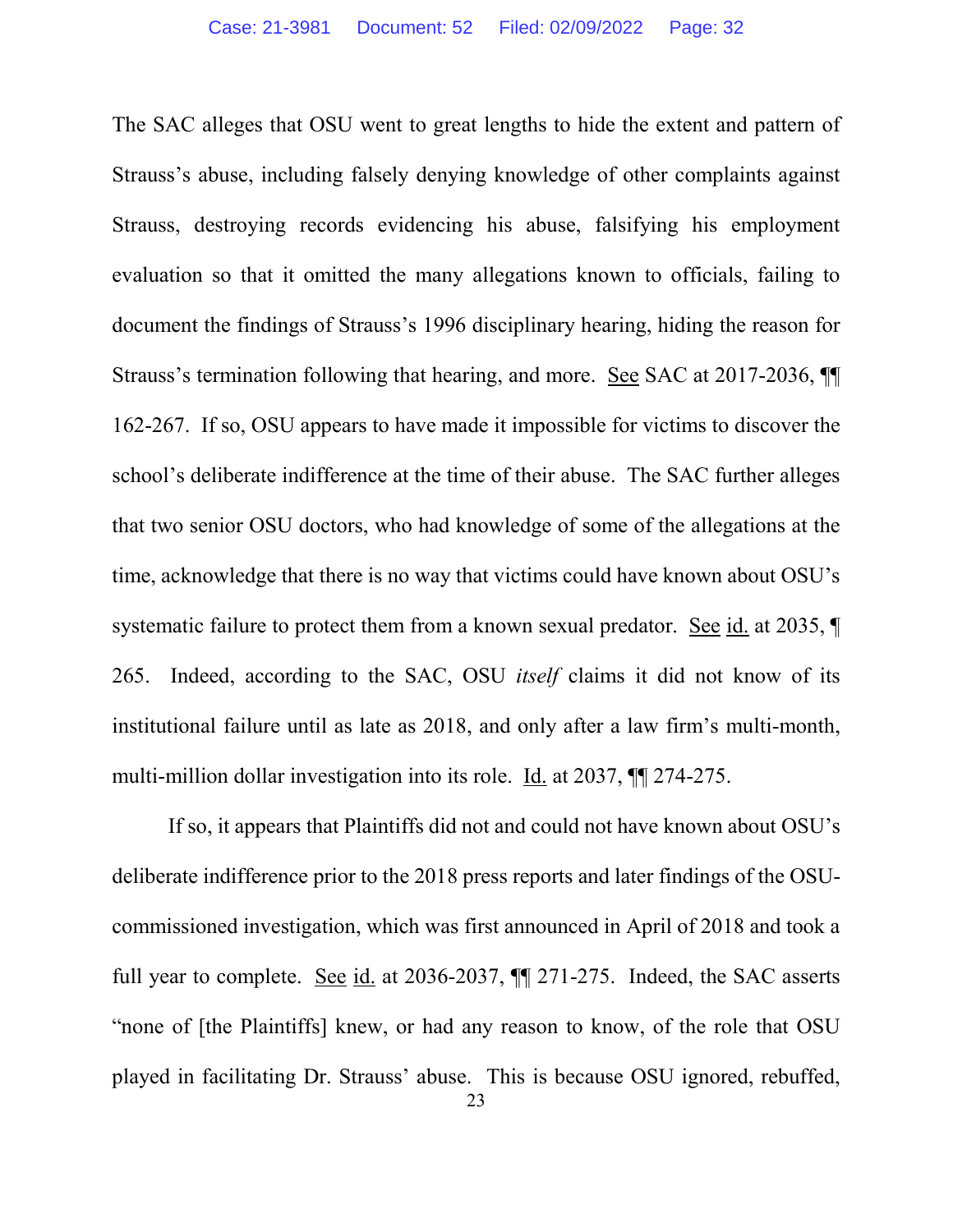and concealed complaints about Dr. Strauss, preventing the Plaintiffs from discovering their claims against OSU." Id. at 2037, ¶ 272.

Again, the court below did not acknowledge, nor credit, these allegations. The closest it came was noting that the Plaintiffs knew that Strauss was an OSU employee, but, as explained above, that alone is insufficient as a matter of law to state a Title IX claim. While the district court appeared to argue that OSU's employment of Strauss was enough to put the Plaintiffs "on inquiry notice," Garrett Decision at 17, whether his mere employment was enough to trigger inquiry notice, and what the result of any such inquiry would have been, were not proper inquiries at the Rule 12(b)(6) stage. When a plaintiff is put on inquiry notice "is necessarily fact intensive," Amburgey v. United States, 733 F.3d 633, 637 (6th Cir. 2013) (citation omitted), and is a question "for summary judgment or for trial" that is "not [to] be resolved on a motion to dismiss." Lutz v. Chesapeake Appalachia, L.L.C., 717 F.3d 459, 476 (6th Cir. 2013). More generally, "[b]ecause the statute of limitations is an affirmative defense," Campbell v. Grand Trunk W. R.R. Co., 238 F.3d 772, 775 (6th Cir. 2001), dismissal on that ground at the pleading stage is proper only if "the allegations in the complaint . . . affirmatively show that the claim is timebarred." Cataldo v. U.S. Steel Corp., 676 F.3d 542, 547 (6th Cir. 2012). At minimum, "construling] the complaint in the light most favorable to the plaintiff[s] and accept[ing] all factual allegations as true," Laborers' Loc. 265 Pension Fund v.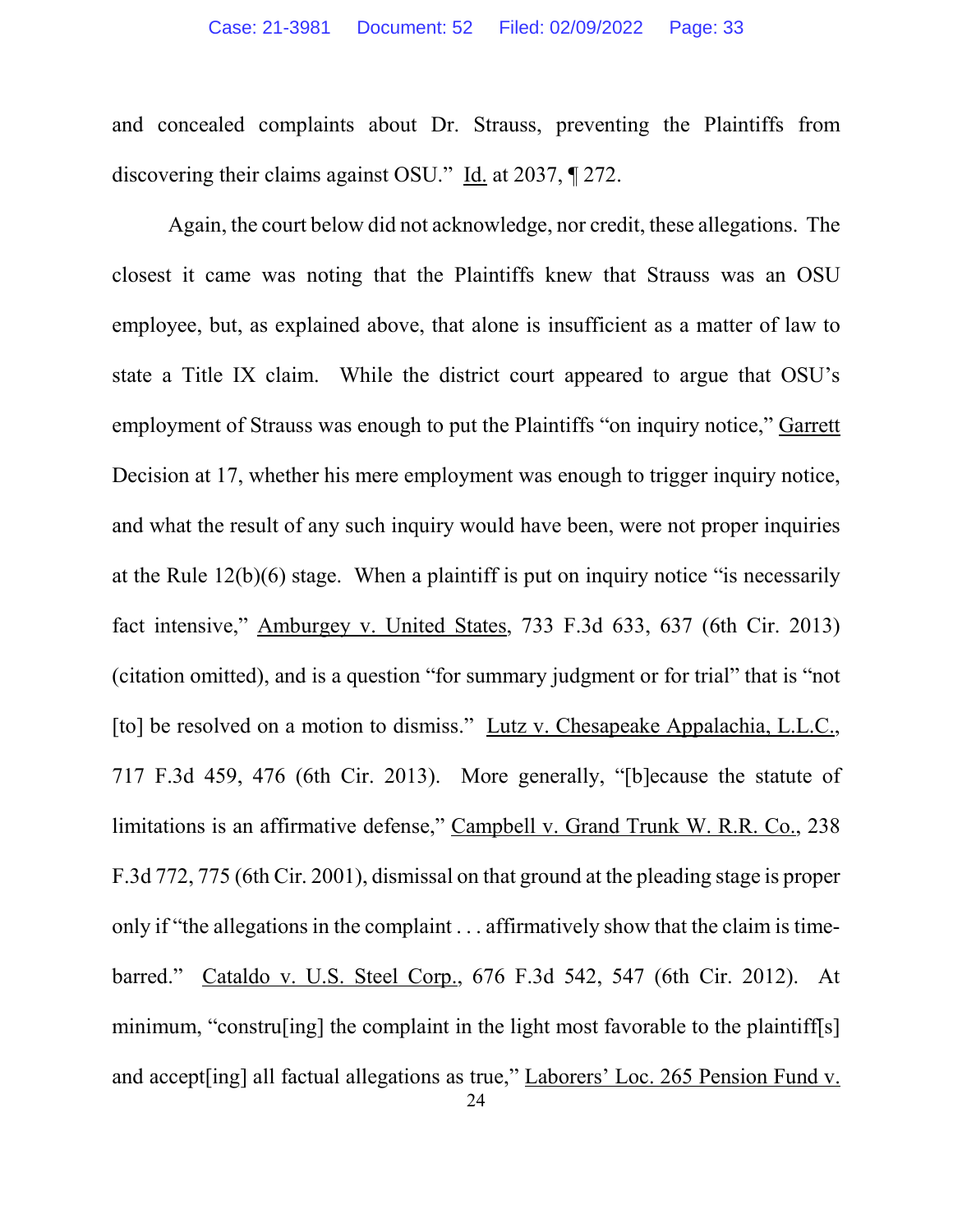iShares Tr., 769 F.3d 399, 403 (6th Cir. 2014) (citation omitted), the SAC appears to have plausibly pled the timeliness of this action. Finally, the district court asserted that the "factual allegations" *in the Garrett complaint* "defeated" the argument that these plaintiffs lacked knowledge of OSU's deliberate indifference. See Garrett Decision at 19, n.8 (citing allegations). But the district court did not find that the cited Garrett allegations were contained in the SAC.

### **iii. Properly applying the discovery Rule, Plaintiffs' Title IX claims were timely**

The SAC pleads that, prior to 2018, the vast majority of Plaintiffs did not know, and had no reason to know, that the medical treatment Strauss administered was in fact sexual abuse, and that none of them knew, or had reason to know, that OSU was aware that Strauss was abusing them, and was deliberately indifferent to and enabled that abuse. Plaintiffs initiated this lawsuit on July 26, 2018. Complaint & Jury Trial Demanded, R. 1, Page ID  $\#$  1-50. Applying the discovery rule correctly at the motion-to-dismiss stage, Plaintiffs' claims fall well within the appropriately borrowed Ohio two-year statute of limitations. Whether discovery will further, or undermine, the SAC's allegations must be determined later. At the Rule 12(b)(6) stage, however, the SAC was timely filed.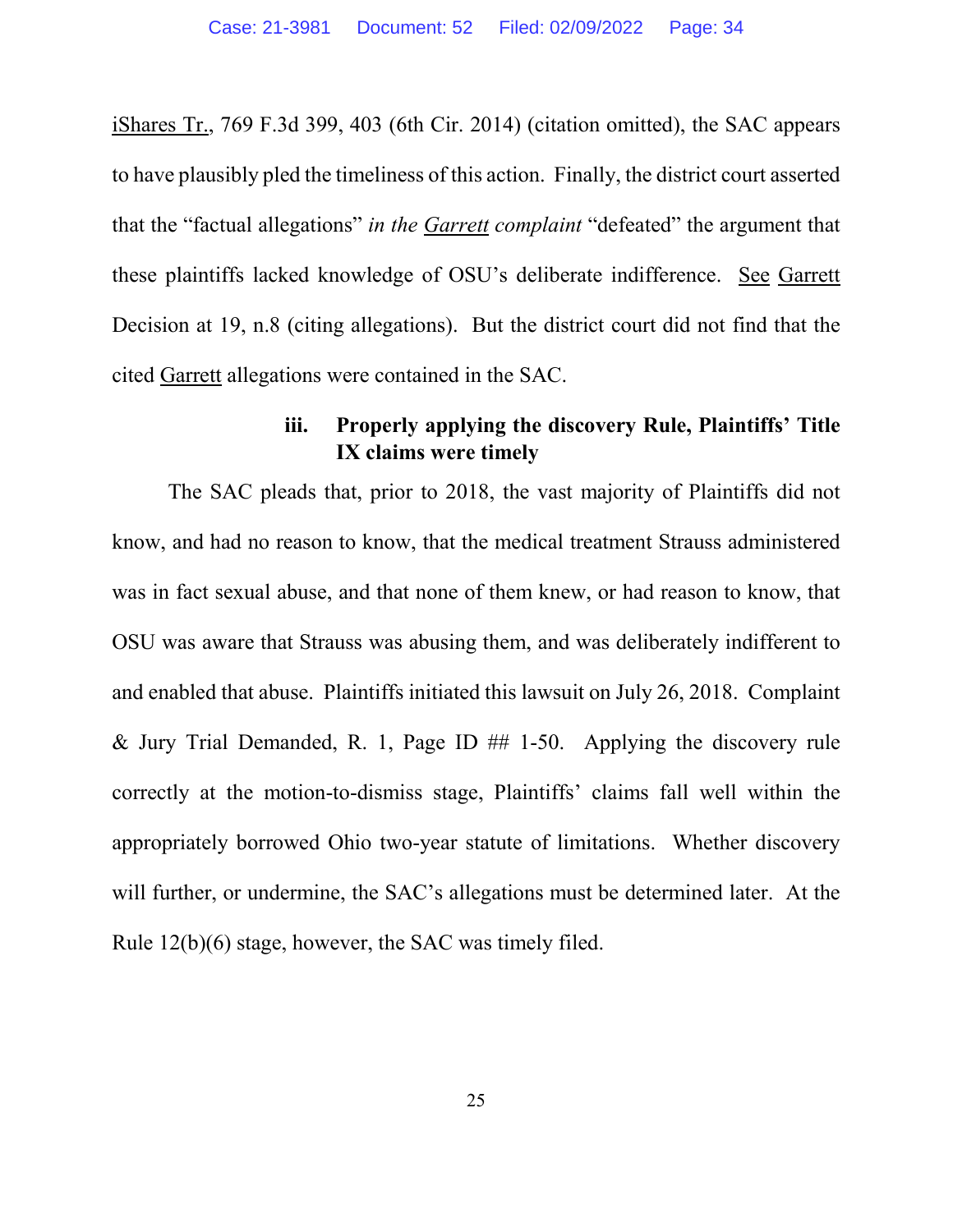#### **CONCLUSION**

The decision below should be reversed.

Dated: February 9, 2022<br>New York, New York

Respectfully submitted,

/s/ Roger A. Cooper<br>Roger A. Cooper racooper@cgsh.com Mitchell A. Lowenthal mlowenthal@cgsh.com Charity E. Lee charitylee@cgsh.com Sarah B. Gutman sgutman@cgsh.com CLEARY GOTTLIEB STEEN & HAMILTON LLP One Liberty Plaza New York, New York 10006 T: 212-225-2000 F: 212-225-3999

*Attorneys for* Amici Curiae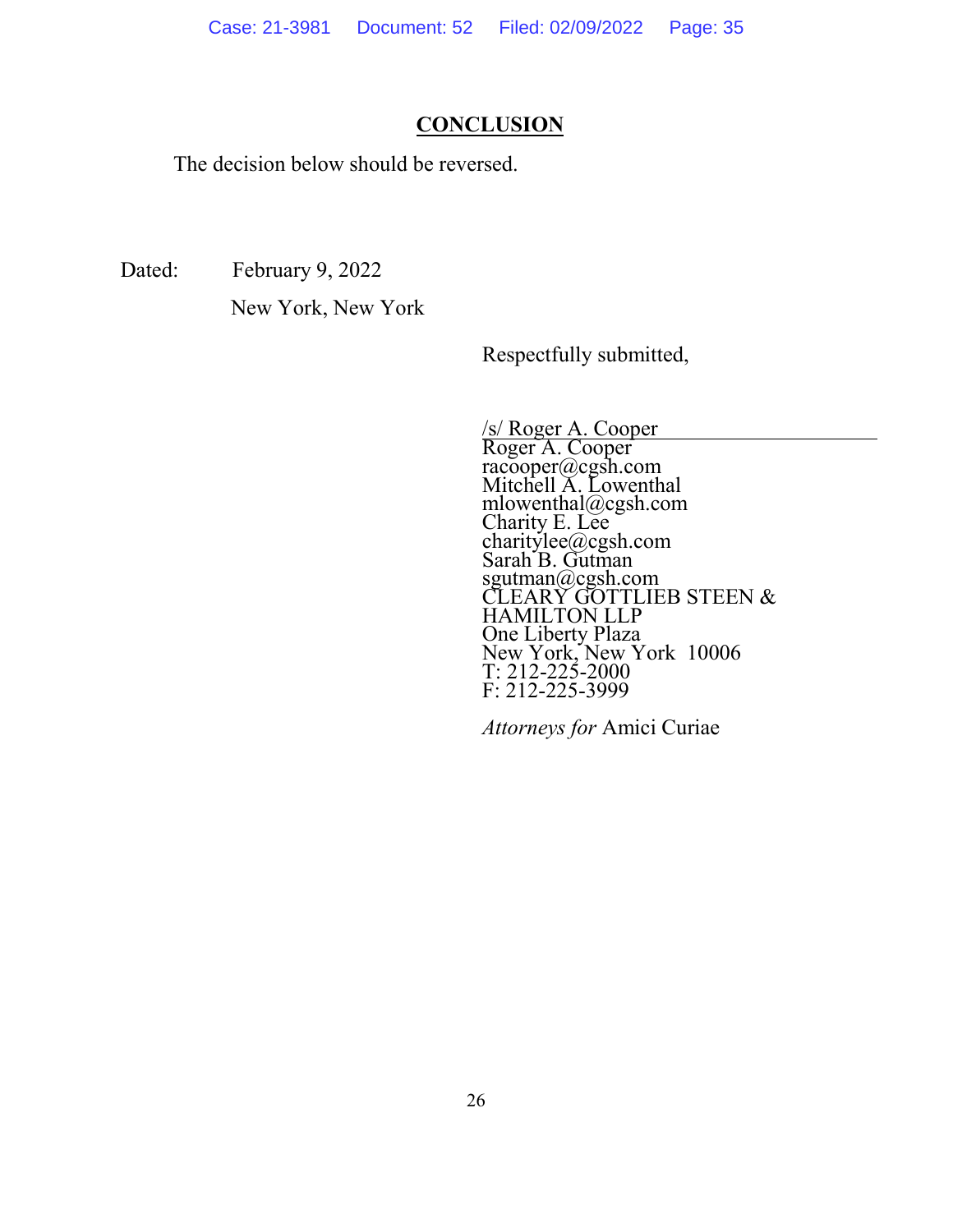#### **CERTIFICATE OF COMPLIANCE**

I, Roger A. Cooper, as counsel for *Amici Curiae*, hereby certify pursuant to Fed. R. App. P.  $32(a)(7)(B)$  as follows:

- 1. This brief complies with the type volume limitation of Fed. R. App. P. 32(a)(7)(B) because this brief contains 6,295 words, excluding the parts of the brief exempted by Fed. R. App. P. 32(f) and 6th Cir. Local R. 32(b)(1).
- 2. This brief complies with the typeface requirements of Fed. R. App. P. 32(a)(5) and the type style requirements of Fed. R. App. P. 32(a)(6) because this brief has been prepared in a proportionally spaced typeface using Microsoft Office Word 2016 in Times New Roman 14 point font.

Dated: February 9, 2022<br>New York, New York

Respectfully submitted,

/s/ Roger A. Cooper Roger A. Cooper racooper@cgsh.com CLEARY GOTTLIEB STEEN & HAMILTON LLP One Liberty Plaza New York, New York 10006 T: 212-225-2000 F: 212-225-3999

*Attorney for* Amici Curiae